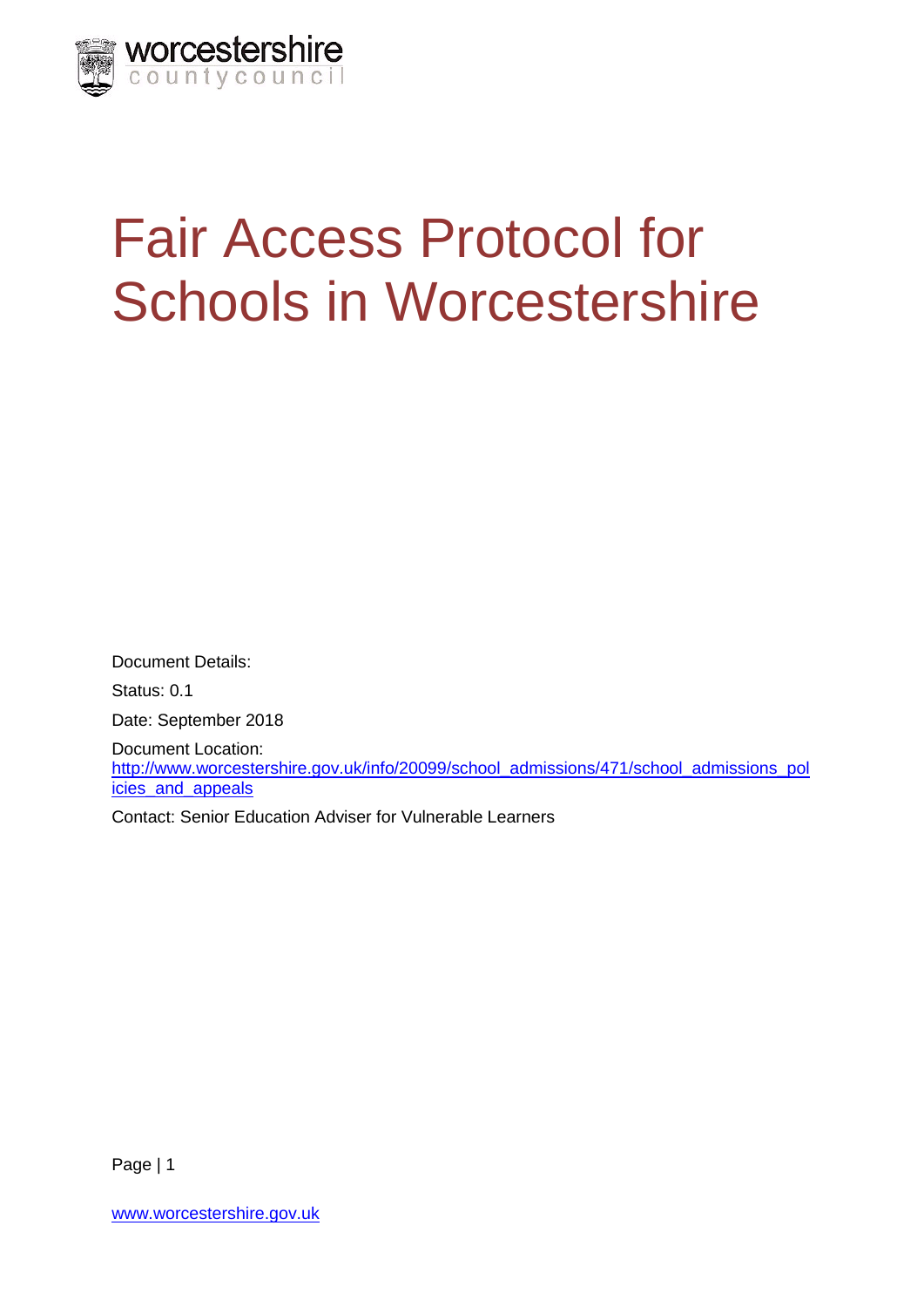

# **Contents**

| Appendix A: Direction Process for LA and non-LA Maintained Schools15                  |  |
|---------------------------------------------------------------------------------------|--|
| Appendix B: Fair Access Request: To be completed by the Senior Exclusions and Hard to |  |
|                                                                                       |  |
|                                                                                       |  |
|                                                                                       |  |
|                                                                                       |  |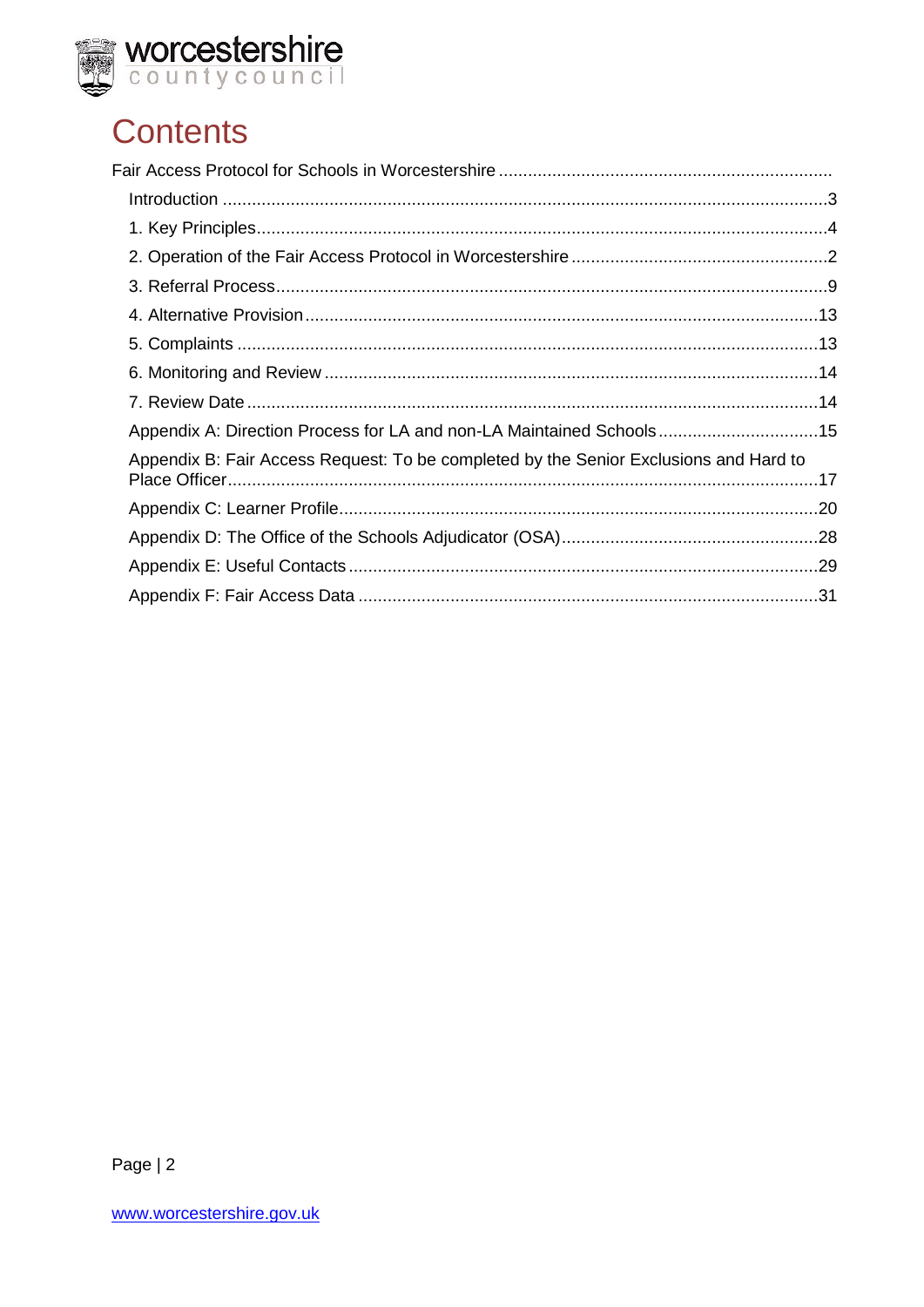

### Introduction

Every Local Authority has a duty to secure sufficient school places and equally parents<sup>1</sup> have a duty to ensure their child receives a suitable education<sup>2</sup>. The majority of parents will apply for school places at the normal point of transfer; however, there are many occasions where parents need to utilise the in-year application process. This is by no means exhaustive but includes the following circumstances:

- The parents have moved and the child's previous school is beyond reasonable distance
- A child returning from Elective Home Education
- A child who has been permanently excluded
- A child whose previous medical needs prevented them from attending a school
- A child returning from the criminal justice system

In most instances parents are able to secure a mainstream school place; however, there are occasions where parents are not successful, and that is a situation which is only acceptable

- Where admitting the child would prejudice the provision of efficient education or the efficient use of resources e.g. the school is full<sup>3</sup>.
- Where the school already has a disproportionate number of children with challenging behaviour

#### Challenging Behaviour

For the purpose of this document Children with Challenging Behaviour are defined as follows:

- Those who have engaged in serious criminal behaviour resulting in a conviction or a police caution within the previous two years preceding the request for a school place;
- Children, admitted to the school who have received a Permanent Exclusion within the last 2 years;
- Children whose behaviour has resulted in a significant number of fixed term exclusions (or other evidenced and accepted in-house alternative intervention) from which it is clear that the child is at serious risk of permanent exclusion within a period of at least one year preceding the request for a school place.

To ensure that parents whose children have been refused admission based on the reasons above every Local Authority **must have** a Fair Access Protocol in place. In Worcestershire the Fair Access Protocol has been more successful in some years than others; however, the number of children being referred under the Protocol is proportionally low against the number of those eligible for placement. Also, the success of the Fair Access allocations has been decreasing year on year.

<sup>————————————————————&</sup>lt;br><sup>1</sup> For the purpose of this document the definition of parent is anyone aged 18 years or over with the day to day care of the child as outlined in Section 576 of the Education Act 1996 2

S7 Education Act 1996

Page | 3  $3$  S86(3)(a) School Standards and Framework Act 1998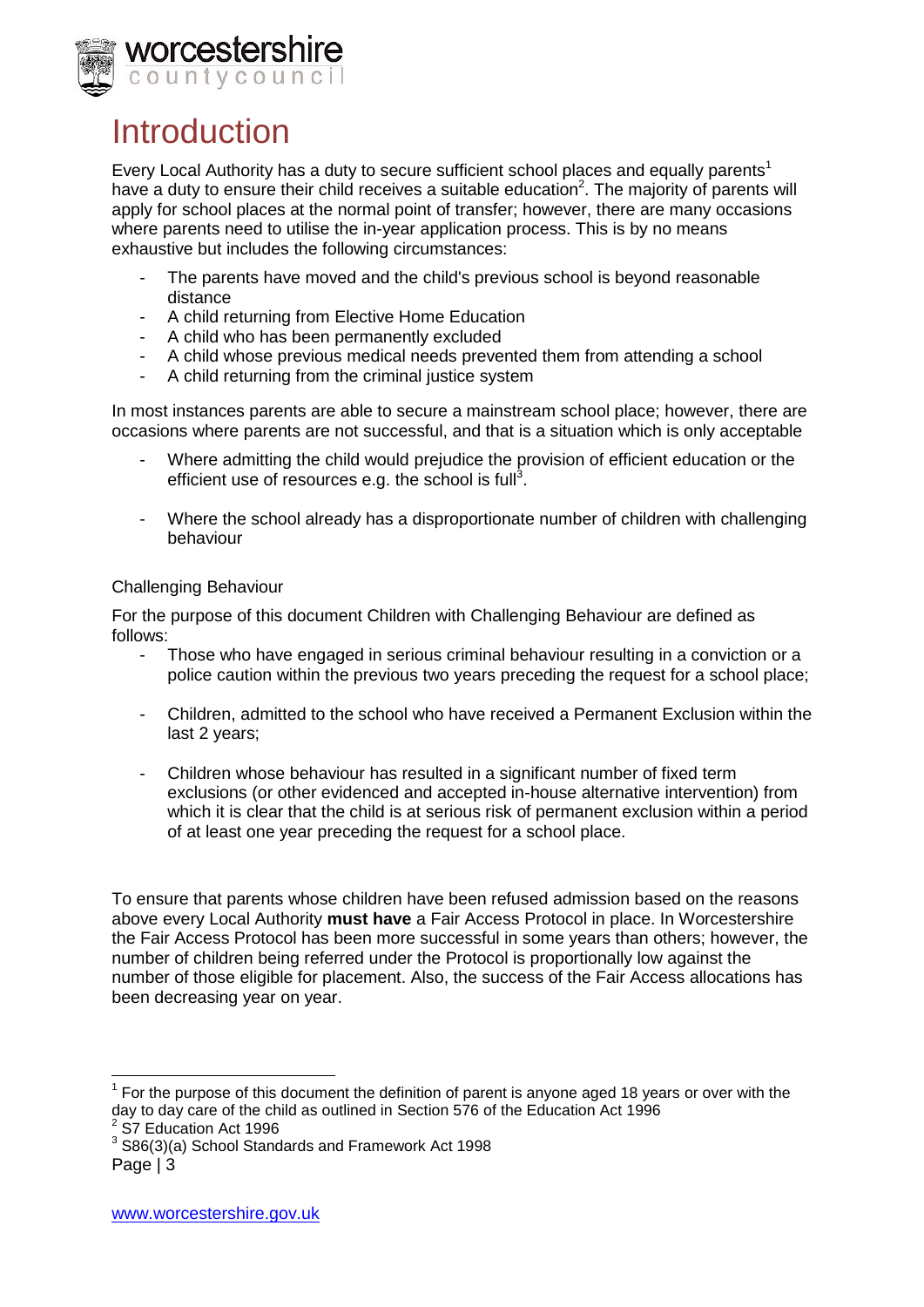orcestershire ountvcouncil

> Whilst it is acknowledged that on average 50.5% of these children have been permanently excluded and subject to placement in Alternative Provision; the number of children entering alternative provision is decreasing because of capacity within Alternative Provision.

With the increase in children missing education and the average number of days children are registered to Alternative Provision increasing by 46.1% in 2016-17 this Protocol will ensure that children return to mainstream school at the earliest opportunity and that Alternative Provision is only used for as long as it is required<sup>4</sup>. This must not however, be at the detriment of the child or the school and there must be a collective responsibility to ensure that:

- Every child has access to suitable provision
- No school with places available is expected to admit a disproportionate number of children with challenging behaviour
- Schools act swiftly to allocate places to avoid the need for the Local Authority to intervene by allocating Alternative Provision
- Consent from parents has been obtained before any referral is made under the Protocol
- Schools in the Category of Inadequate are not expected to admit any child eligible for Fair Access unless there are exceptional circumstances
- Alternative Providers primary objective is to ensure children are reintegrated into school and where this is not appropriate assessments will have been undertaken (paragraph 53) to evidence that the child requires a specialist placement.

# 1. Key Principles

- 1. Each Local Authority is required<sup>5</sup> to have a Fair Access Protocol (FAP), agreed by the majority of schools, to ensure that children, who have not secured a place outside the normal admissions round, are admitted as quickly as possible into a mainstream school.
- 2. The FAP will be triggered when a parent $6$  of an eligible child has not secured a school place under in-year admission procedures. This is when:
	- a) the admission of the child would prejudice the provision of efficient education or the efficient use of resources<sup>7</sup>.
	- b) a school, with places available has refused to admit the child on grounds that it already has a disproportionate number of children with challenging behaviour<sup>8</sup>
- 3. All schools will commit to the use of the Fair Access Protocol as an expression of their commitment:
- to the collective responsibility for all pupils
- to ensure that all schools admit a fair share of 'Hard to Place' pupils
- to meet the needs of pupils by demonstrating the Graduated Response maximum use of Ordinarily Available: The Local Offer.

 4 S19 Education Act 1996

<sup>5</sup> Admissions Code 2014(3.19)

<sup>6</sup> Section 576 of the Education Act 1996

 $7$  Section 86 (3a) School Standards and Framework Act 1998

<sup>8</sup> Admissions Code 2014 (3.12)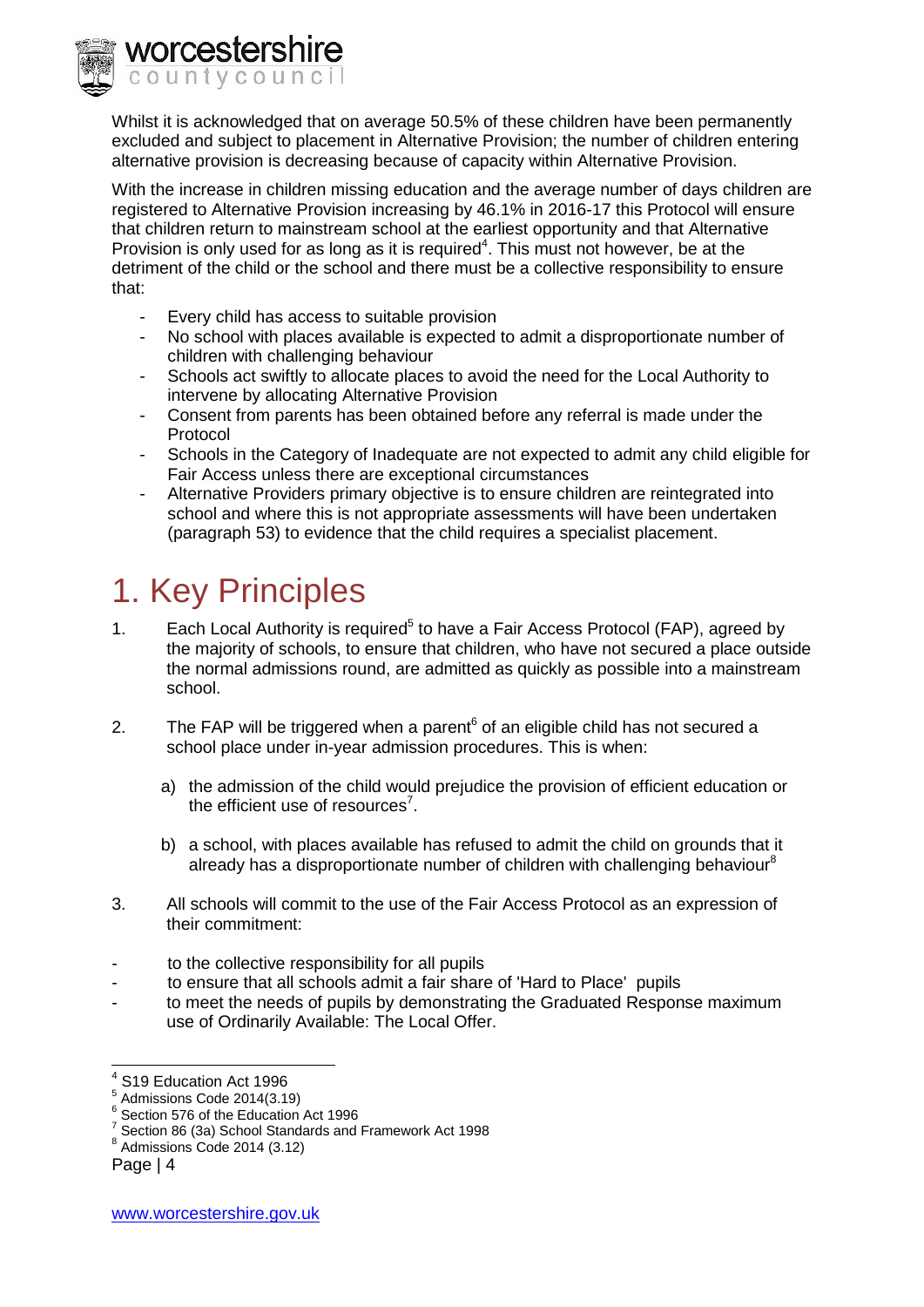- 4. Own admission authority schools **must**, on receipt of an in-year application; notify the Local Authority of both the application and its outcome<sup>9</sup>.
- 5. This document has been consulted in June 2018 and agreed by the majority of schools in Worcestershire and therefore all admission authorities must participate in  $it^{10}$
- 6. Referrals under this Protocol will not be accepted unless an in-year application has been submitted and the parent has not secured a school place for their child. The FAP must not be used to circumvent the in-year admissions process; parents are also entitled to appeal against any refusal to admit during this process<sup>11</sup>.
- 7. Children who are included within the Fair Access Protocol are:
	- a) children from the criminal justice system or Pupil Referral Units who need to be reintegrated into mainstream education
	- b) children who have been twice permanently excluded
	- c) children who have been out of education for two months or more
	- d) children previously Electively Home Educated
	- e) children of Gypsies, Roma, Travellers, refugees and asylum seekers
	- f) children who are homeless

rorcestershire ountvcouncil

- g) children with unsupportive family backgrounds for whom a place has not been sought
- h) children with special educational needs, disabilities or medical conditions (but without a statement or Education, Health and Care Plan).
- i) children who are carers;
- j) children with previous medical conditions (but without a Statement or Education, Health and Care Plan)
- k) children in Key Stage 4
- l) children who have been refused admission from a school because of challenging behaviour, even though the school has places available
- 8. The Fair Access Protocol **does not<sup>12</sup>** apply to:
	- a) Looked After Children or previously Looked After Children, as these children **must** be admitted<sup>13</sup>.
	- b) children with Statements of Special Educational Need or Education, Health and Care Plans **must** not be referred to Fair Access Panels, as these children **must** be admitted to the school named in the Statement/Education Health and Care Plan.<sup>14</sup>
- 9. Paragraph 1.27 of the SEND Code of Practice (2015) states:

 9 Admissions Code 2014 (2.22)

 $10$  Admissions Code (3.11)

<sup>&</sup>lt;sup>11</sup> Section 95 School Standards and Framework Act 1998 provide that arrangements do not have to be made for the parent to appeal against a decision to refuse admission where the child has been twice permanently excluded and the last permanent exclusion being within the last 2 years.

<sup>&</sup>lt;sup>12</sup> School Admission Code 2014 (3.12)

<sup>&</sup>lt;sup>13</sup> WCC LAC Admissions Process

<sup>&</sup>lt;sup>14</sup> SEND Code of Practice 2015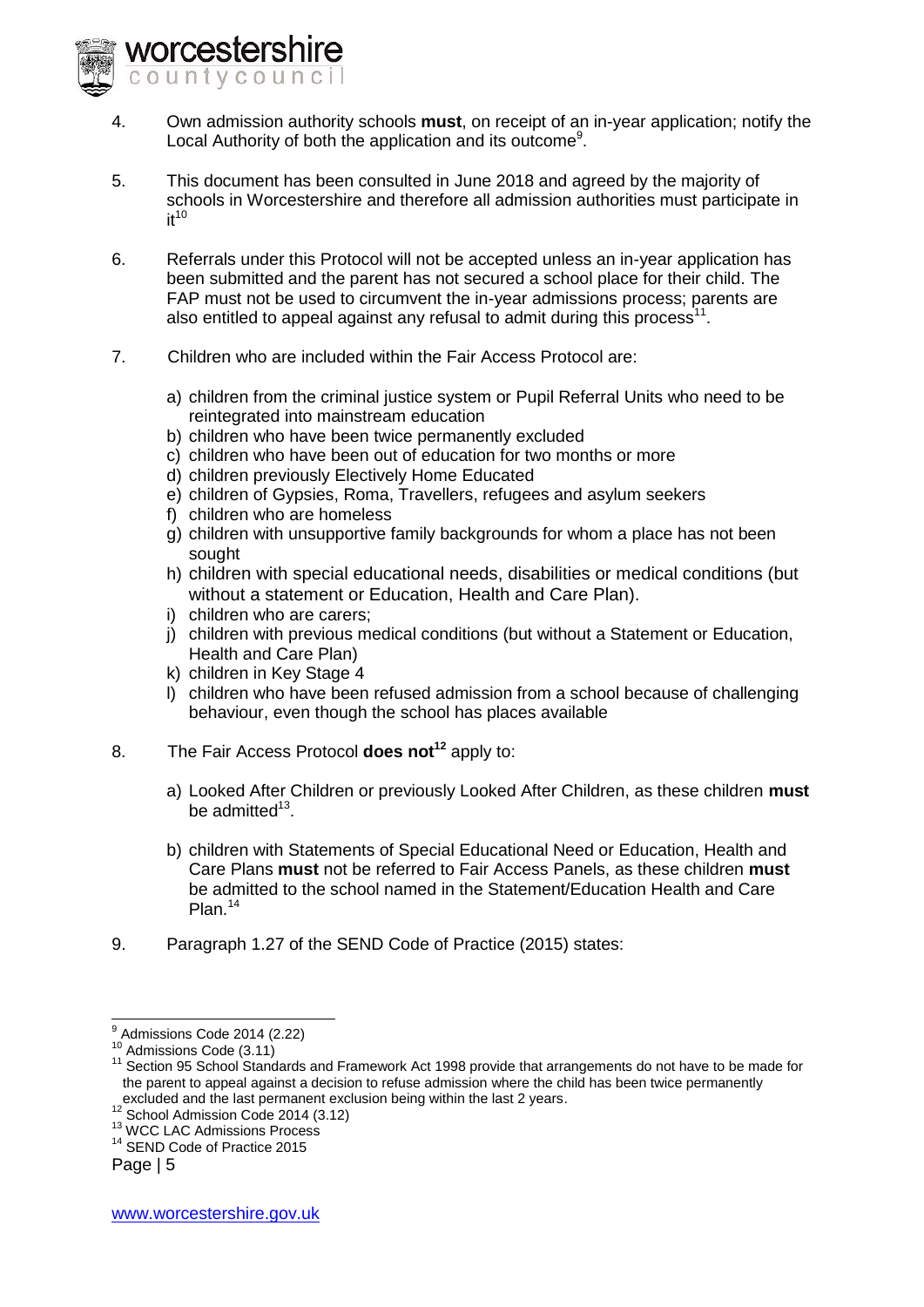

'Where a child or young person has SEN but does not have an EHC plan they **must**  be educated in a mainstream setting except in specific circumstances (see below). The School Admissions Code of Practice requires children and young people with SEN to be treated fairly. Admissions authorities:

• **must** consider applications from parents of children who have SEN but do not have an EHC plan on the basis of the school's published admissions criteria as part of normal admissions procedures

• **must not** refuse to admit a child who has SEN but does not have an EHC plan because they do not feel able to cater for those needs

• **must not** refuse to admit a child on the grounds that they do not have an EHC plan

- 10. This Protocol will also not apply to children on roll of a Worcestershire school, despite any attendance issues they may have, unless a change in the family circumstances means that continued attendance at the current school is not viable (i.e. a move of house to another part of the county). Parents cannot remove their child from school without alternative education already in place unless subject to certain conditions.<sup>15</sup>
- 11. Where a child is on a school roll and parents wish to change their school (for whatever reason), it is expected that the parents will work with the child's current school to address any issues, and if unsuccessful, that they follow the usual in-year admissions process to secure an alternative school place; at that stage schools and parents may wish to consider whether a Managed Move would be an appropriate alternative.
- 12. There is an expectation that consideration should be given to parental preference; however, there is no duty placed upon local authorities/Fair Access Panels to comply with such preference(s) when allocating places under the Fair Access Protocol.
- 13. Parents remain responsible for ensuring that their child receives a suitable education<sup>16</sup>. Therefore, should they choose to refuse the school place offered under this Protocol, they will need to secure alternative arrangements for their child's education either by securing another school place through the usual admissions and appeal process or otherwise $^{17}$ .
- 14. If a parent does not make suitable arrangements even though the Local Authority has identified a place through the Fair Access Protocol, the Local Authority may consider an application for a School Attendance Order<sup>18</sup>. The School identified by the Senior Education Adviser for Vulnerable Learners through the Fair Access Protocol will agree to be the school named in the Order.
- 15. 'Managed Moves' are separate to arrangements to those made under the Fair Access Protocol; however, consideration may be given to the number of completed Managed Moves when identifying appropriate schools (Paragraph 33)

<sup>-</sup> $15$  Regulation 8 of The Education (Pupil Registration) (England) Regulations 2006.

<sup>&</sup>lt;sup>16</sup> Section 7 Education Act 1996

<sup>&</sup>lt;sup>17</sup> S7 Education Act 1996

<sup>&</sup>lt;sup>18</sup> Section 437 Education Act 1996

Page | 6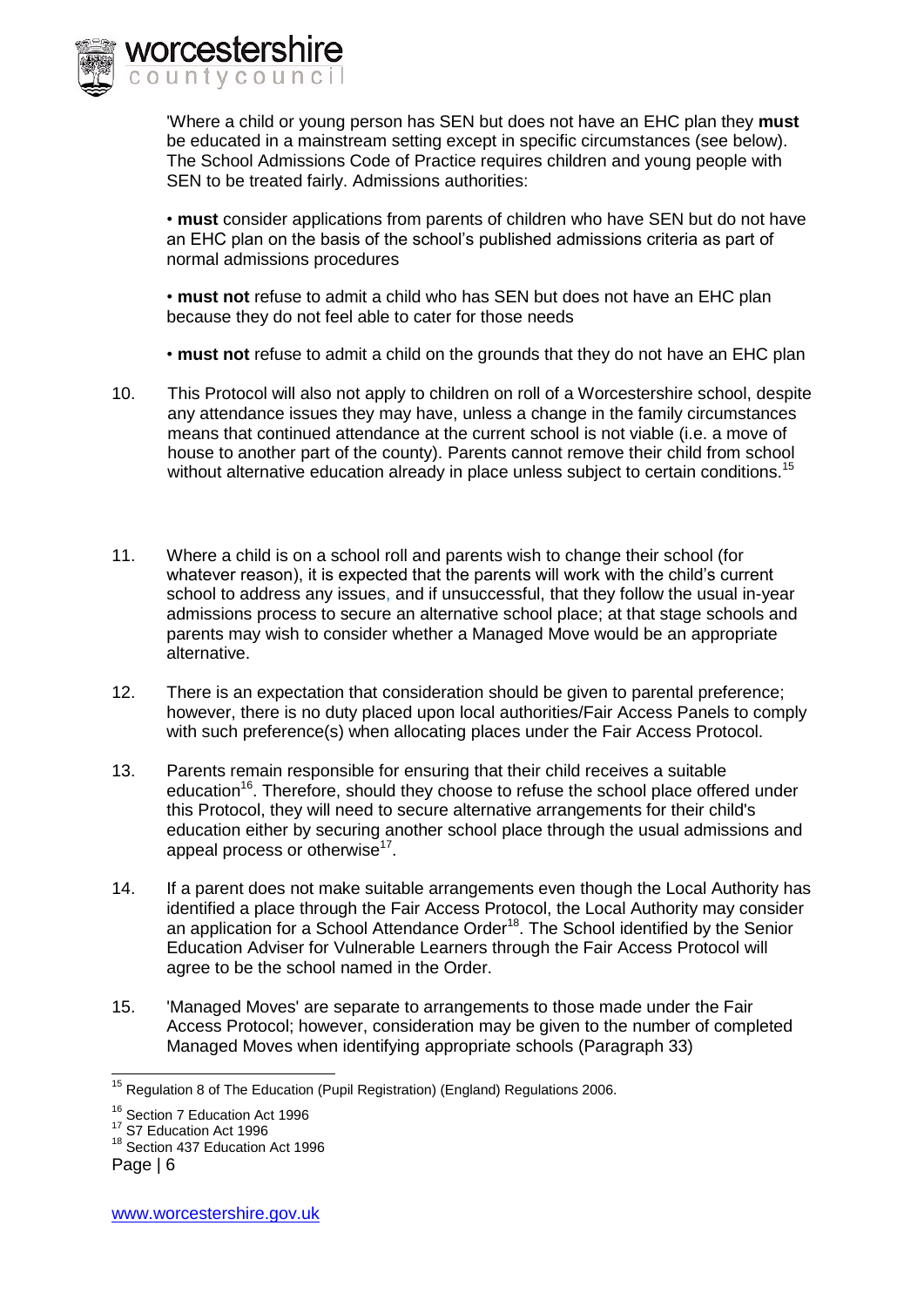

- 16. 'Managed Moves' are usually triggered when another school place is being sought to:
	- Improve attendance
	- Prevent Exclusion
	- Contribute to the child's assessment of need.
- 17. Managed Moves must be with consent from all parties and schools must ensure that the child is appropriately registered and deleted on both school's Admissions and Attendance registers<sup>19</sup>

# 2. Operation of the Fair Access Protocol in **Worcestershire**

- 18. Schools have a statutory duty to notify the Local Authority of both the in-year application and its outcome and must use the online Children's Services Portal to do this [https://capublic.worcestershire.gov.uk/InYearAdmissions/Homepage.aspx\)](https://capublic.worcestershire.gov.uk/InYearAdmissions/Homepage.aspx). The Local Authority will refer those children eligible for placement under the Protocol to the Senior Exclusions and Hard to Place Officer within Babcock Prime; however, any person can make a referral to the Senior Exclusions and Hard to Place Officer for action under Fair Access where they are aware the child is eligible for placement.
- 19. Every School, including Pupil Referral Units, Alternative Providers, Independent Schools and Special Schools must also use the Children's Services Online Portal to notify the Local Authority of every admission and deletion to the schools register.
- 20. Placement of secondary aged children is arranged through Fair Access Area Panels (FAAP) which, for geographical reasons, are divided into the following areas:

| Area/Panel                                                                                | <b>Schools Represented</b>                                                                                                                                                                                                                   | <b>Local Alternative</b><br>Provider/PRU                                                                           |
|-------------------------------------------------------------------------------------------|----------------------------------------------------------------------------------------------------------------------------------------------------------------------------------------------------------------------------------------------|--------------------------------------------------------------------------------------------------------------------|
| North East<br>Worcestershire<br>(Redditch and<br>Bromsgrove)<br>Secondary School<br>Panel | North Bromsgrove High School<br><b>RSA Arrow Vale</b><br>Saint Augustine's Catholic High<br>School<br>South Bromsgrove High School<br><b>Trinity High School</b><br><b>Tudor Grange Academy Redditch</b><br><b>Waseley Hills High School</b> | The Forge<br><b>Secondary Short</b><br>Stay School (PRU)                                                           |
| <b>Bromsgrove Middle</b><br><b>School Panel</b>                                           | <b>Woodrush Community High School</b><br>Alvechurch CE Middle School<br>Aston Fields Middle School<br>Catshill Middle School<br>Parkside Middle School<br>St John's Academy                                                                  | The Forge<br><b>Secondary Short</b><br>Stay School (PRU)<br>The Beacon Primary<br><b>Short Stay School</b><br>PRU) |
| Redditch Middle<br>School Panel                                                           | <b>Birchensale Middle School</b><br><b>Church Hill Middle School</b><br>Ridgeway Academy                                                                                                                                                     | The Forge<br><b>Secondary Short</b><br>Stay School (PRU)                                                           |

Page | 7 <sup>19</sup> Regulation 8 (1)The Education (Pupil Registration)(England) Regulations 2006

 $\overline{1}$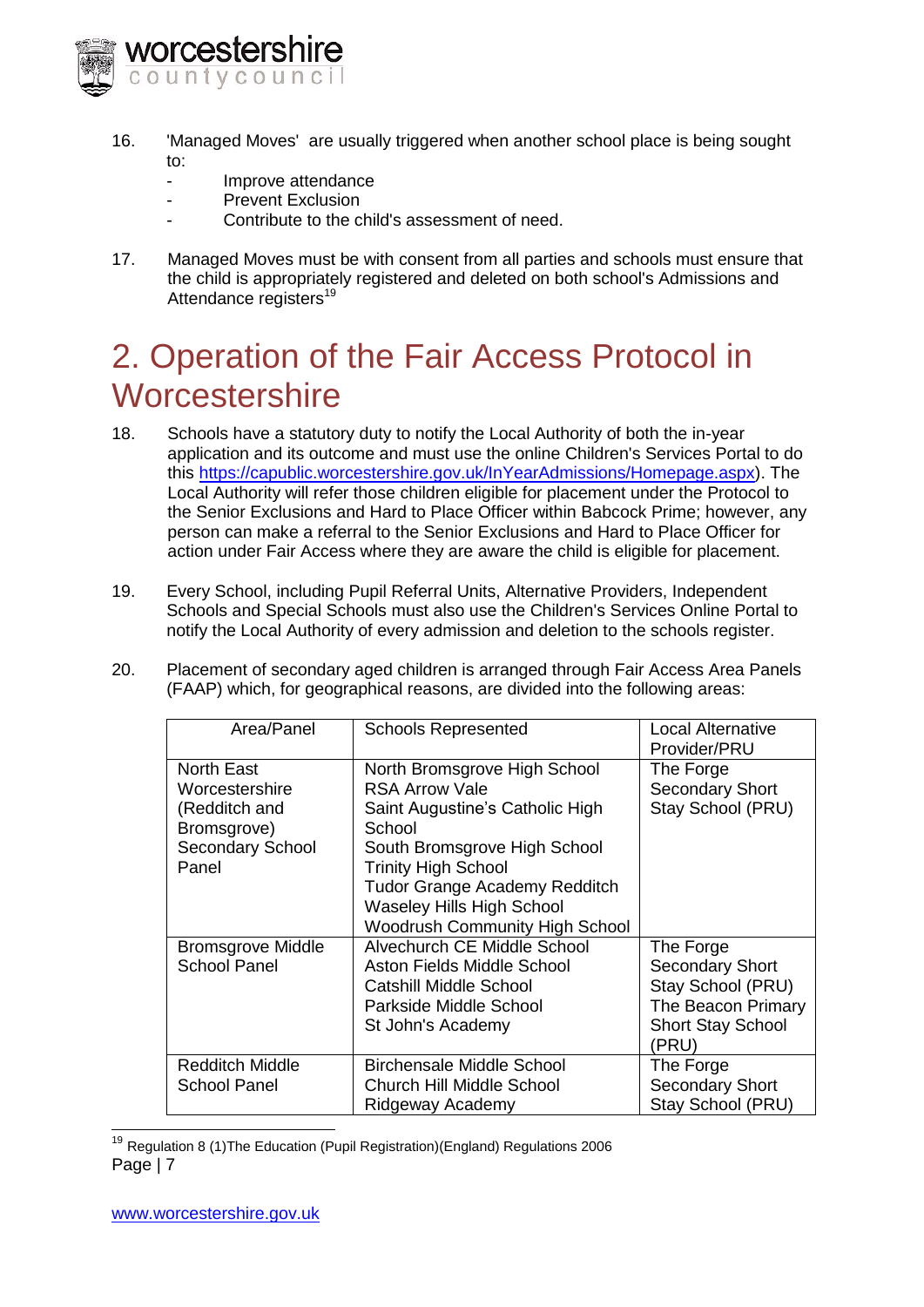

|                       | <b>RSA Ipsley</b><br><b>St Bede's Catholic Middle School</b><br><b>Tudor Grange Academy Redditch</b><br><b>Walkwood CofE Middle School</b><br><b>Woodfield Middle School</b> | The Beacon Primary<br><b>Short Stay School</b><br>(PRU) |
|-----------------------|------------------------------------------------------------------------------------------------------------------------------------------------------------------------------|---------------------------------------------------------|
| <b>North West</b>     | <b>Baxter College</b>                                                                                                                                                        | <b>Continu Plus</b>                                     |
| Worcestershire        | <b>Bewdley High School</b>                                                                                                                                                   | (Academy) (AP Free                                      |
| Secondary School      | <b>Hagley Catholic High School</b>                                                                                                                                           | School)                                                 |
| Panel                 | Haybridge High School                                                                                                                                                        |                                                         |
|                       | <b>Holy Trinity High School</b>                                                                                                                                              |                                                         |
|                       | King Charles I High School                                                                                                                                                   |                                                         |
|                       | <b>Stourport High School</b><br>Tenbury High School                                                                                                                          |                                                         |
|                       | <b>Wolverley CE Secondary School</b>                                                                                                                                         |                                                         |
| South Worcestershire  | The De Montfort School                                                                                                                                                       | Aspire Academy                                          |
| Secondary School      | Dyson Perrins CE High School                                                                                                                                                 | (AP Free School)                                        |
| Panel                 | The Chase High School                                                                                                                                                        |                                                         |
|                       | Hanley Castle High School                                                                                                                                                    | Newbridge Short                                         |
|                       | Pershore High School                                                                                                                                                         | <b>Stay School</b>                                      |
|                       | Prince Henry's High School                                                                                                                                                   | (Academy)                                               |
| <b>Worcester City</b> | <b>The Chantry School</b>                                                                                                                                                    | Aspire Academy                                          |
| Secondary School      | <b>Christopher Whitehead College</b>                                                                                                                                         | (AP Free School)                                        |
| Panel                 | Droitwich Spa High School                                                                                                                                                    |                                                         |
|                       | Tudor Grange Academy Worcester                                                                                                                                               | Newbridge Short                                         |
|                       | Nunnery Wood High School                                                                                                                                                     | <b>Stay School</b>                                      |
|                       | <b>Bishop Perowne CE College</b>                                                                                                                                             | (Academy)                                               |
|                       | <b>Blessed Edward's Catholic College</b>                                                                                                                                     |                                                         |

- 21. There is no prescribed model for the arrangements of individual Panels and each Panel can determine their own procedures for allocation; however, regardless of how this is determined, the decision regarding the allocation of placement, supported by the majority of the Panel, is binding. There is an expectation that every child brought to panel **must** be placed.
- 22. Where there is a new Panel or changes to the configuration of existing Panels the Local Authority's Senior Education Adviser for Vulnerable Learners must be notified and agree to such arrangement. Panels that have not been authorised by the Senior Education Adviser for Vulnerable Learners will not be acknowledged as a 'panel' under this Protocol; however, the Protocol will apply to schools having regard to paragraph 16 and 32 of this Protocol.
- 23. If at any point a Panel is seen not to be operating in accordance with this protocol then the Senior Education Adviser for Vulnerable Learners will write to the Panel advising them of the concerns which have been raised. The Chair of the Panel must respond to the Senior Education Adviser for Vulnerable Learners, in writing, confirming how such concerns have been addressed. If the Senior Education Adviser for Vulnerable Learners is not satisfied then the Panel will be referred to the Assistant Director who will make a decision on whether the Panel can remain in operation. Until such decision is made any referral(s) must continue to place in accordance with the Protocol.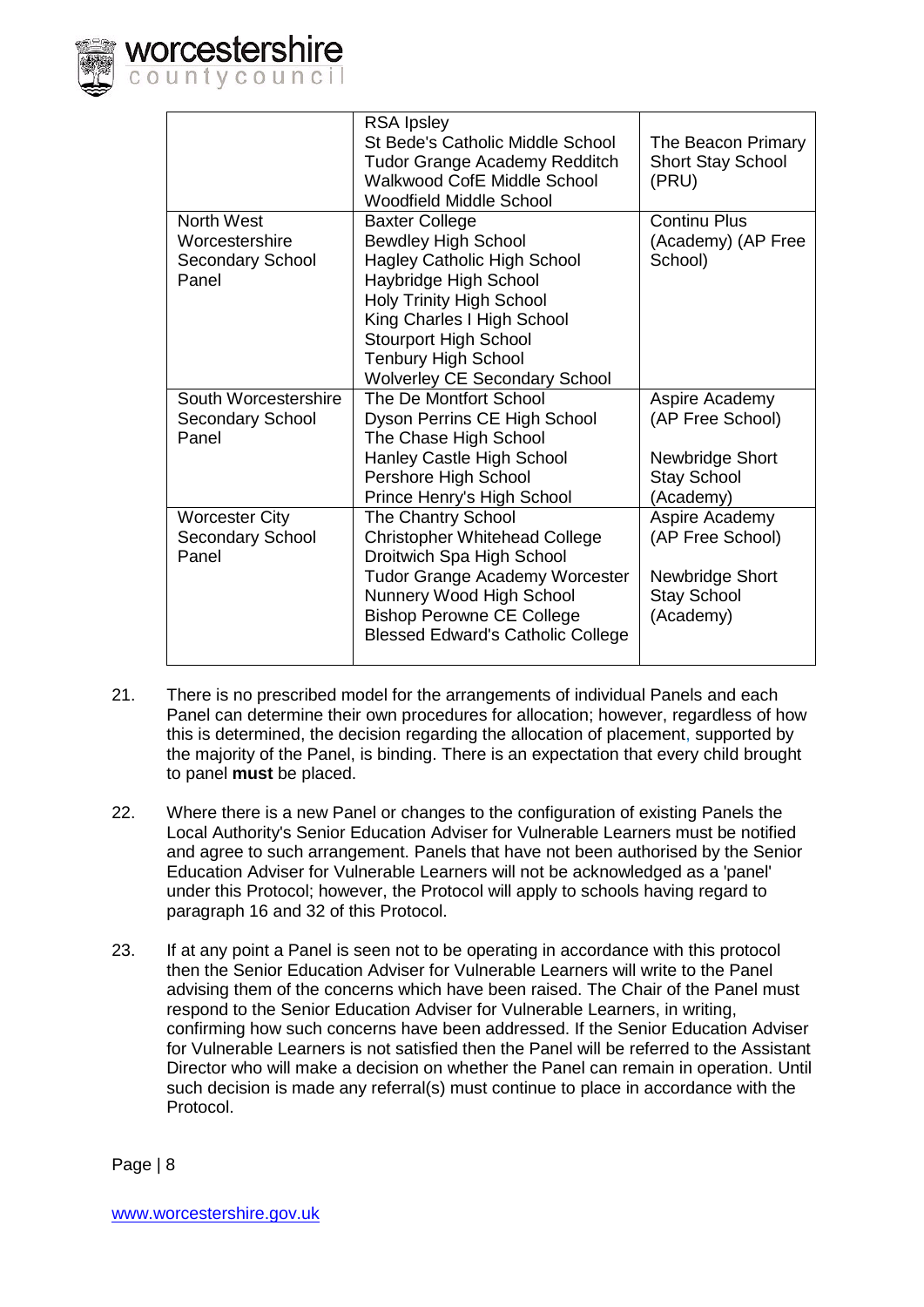

- 24. It is acknowledged that in some instances it may not be viable to have specific panels in the Primary Phase because there are a large number of schools and the current demand for placement is infrequent. In such cases, where a placement is required and a Local Panel is not in operation, the Senior Exclusions and Hard to Place Officer will make requests of the nearest<sup>20</sup> schools with and without places and a meeting will be coordinated within seven days of request. For the purpose of this document this arrangement will be known as a 'Panel' which is authorised by the Senior Education Adviser for Vulnerable Learners; the chair of this panel will be the Senior Exclusions and Hard to Place Officer.
- 25. Each Panel must have a Chair and, as a minimum, include representations from:
	- a) School Representatives, with the authority to allocate places for their school
	- b) Local Commissioned Alternative Provider(s)
	- c) Senior Exclusions and Hard to Place Officer (Babcock Prime)
- 26. Consideration should be given to the impact of inviting other professionals to contribute to the panel meeting to provide members with relevant information.
- 27. In Worcestershire, schools will be expected to admit pupils above PAN for Fair Access placements; however, schools admitting children in Key Stage 1 **must not**  exceed their infant class size by admitting a child through Fair Access unless the child is an 'excepted' pupil. $^{21}$
- 28. For geographical reasons it may be practical to make a referral to seek a school in another authority through their Fair Access Protocol and in such instances the Local Authority will abide by the Protocol of the relevant Authority. Equally, another authority may seek to place an out of county child and must be dealt with on their own merit.
- 29. All Panels, including those convened in the Primary Phase, must keep accurate minutes of each meeting and these must be sent within 3 days of each panel meeting, to all invitees and the Senior Education Adviser for Vulnerable Learners.
- 30. The Local Authority has a statutory duty<sup>22</sup> to provide the information of the number of allocations, refusals and directions made through the Protocol to the Office of the Schools Adjudicator (OSA) Reporting requirements (Appendix C).

# 3. Referral Process

- 31. The Fair Access Protocol will be triggered when a parent of an eligible child has not secured a school place under in-year admission procedures.
- 32. Where a school, with places available, has refused to admit a child because compliance with the parents preference would prejudice the provision of efficient

<sup>-</sup> $^{20}$  Calculated by walking distance from the child's place of residency within Worcestershire; this will normally be a minimum of 10 schools.

<sup>&</sup>lt;sup>21</sup> The School Admissions (Infant Class Sizes) (England) Regulations 2012

<sup>&</sup>lt;sup>22</sup> S88P Schools Standards and Framework Act 1998

Page | 9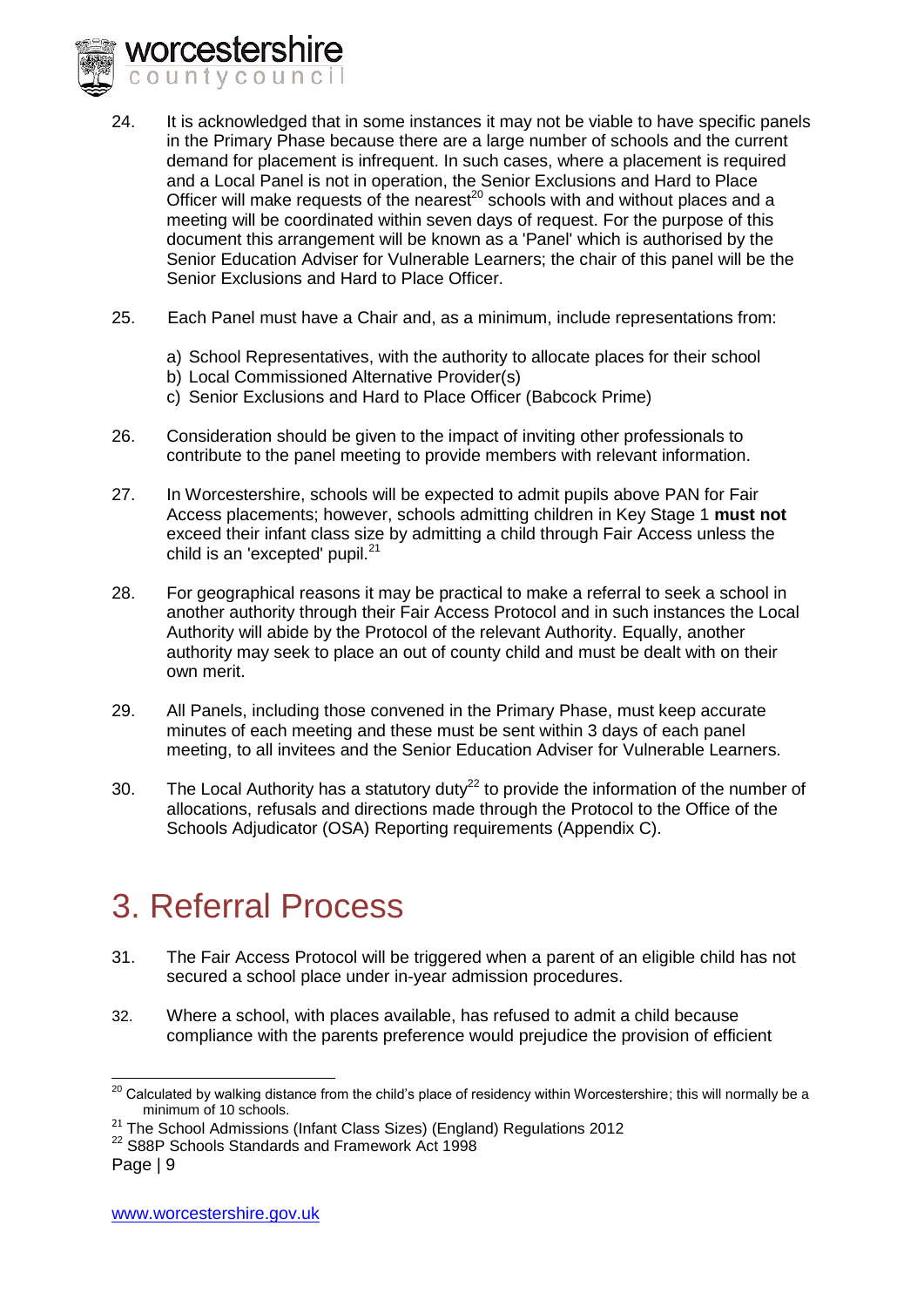

education or the efficient use of resources $^{23}$  and/or because they have a disproportionate number of children with challenging behaviour, the refusing schools must present their case to the panel and **all** supporting evidence to make it explicit as to why they feel they cannot admit the child.

33. Before a child is referred under the FAP, consent must have been sought from parents prior to making such request.

#### **Stage 1**

- 34. A request to the representatives of the relevant panel<sup>24</sup> will be made by the Senior Exclusions and Hard to Place Officer (Appendix B) and will be provided with, where available, copies of the refusal letters; the Learner Profile (Appendix C) completed by the school the child last attended and/or lead professional currently involved with the family; and any other information considered necessary to assist with the placement of the child.
- 35. Consideration should be given to the location of each school; however, any placement made through the Fair Access Panel will be regarded as the child's designated school and will therefore be assessed against the Local Authority's Education Transport Policy.
- 36. All schools **must** work together collaboratively, taking into account the needs of the child and those of the schools. Therefore, when placing a child through Fair Access the Panel **must** have evidence of and regard to the following when identifying a school to ensure all schools are treated in a fair, equitable and consistent manner. This information must be submitted to the Local Authority's Senior Education Adviser for Vulnerable Learners on a monthly basis
	- The number of places available in the relevant year group
	- Published Admission Numbers
	- Geographical location
	- Current and previous Ofsted Category
	- Number and Percentage of fixed term and permanent exclusions issued by the school
	- Number and Percentage of in-year admission (including managed moves)
	- Number and Percentage of Fair Access Admissions
	- Number and Percentage of SEN (including EHCP and 'Additional Support')
	- Number and Percentage of Looked After Children
	- Number and Percentage FSM/IDACI/PP and PP+ population
	- Number and outcomes of appeals requested by parents
- 37. In addition to the above, schools will need to consider the following for each child presented to them.
	- a) Specific factors relating to the child such as relationships with others, siblings, court orders, risk factors, curriculum needs.
	- b) Any financial Assistance available to support the in-year admission.

-

 $^{23}$  s86 3(a) School Standards and Framework Act 1998

 $24$  The panel which serves the area the child resides in

Page | 10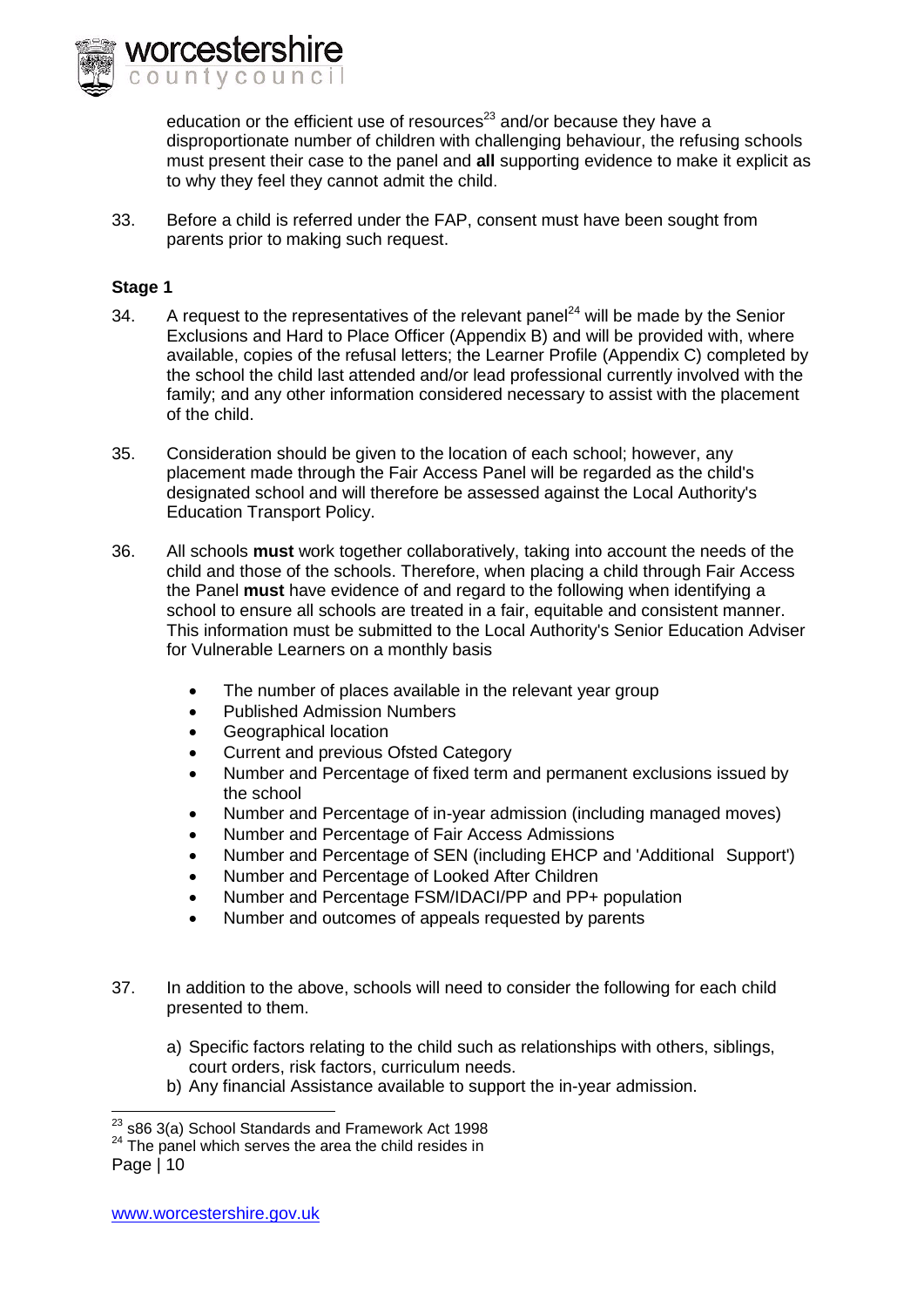

c) Parents/young persons preferred schools

- 38. The Panel **must** identify a school within seven days from the request made by the Senior Exclusions and Hard to Place Officer to ensure no child is without a school place for a prolonged period of time.
- 39. The Chair of the Panel is responsible for notifying the Senior Exclusions and Hard to Place Officer of the outcome of the Panel and provides the relevant minutes of the meeting to evidence the decision making process.
- 40. In line with the current DfE advice, once a school has been identified and agreed by the school and panel, it is expected that the child will be admitted to the identified placement as soon as possible; the expectation is that this is within **seven** calendar days after the agreement to place has been made<sup>25</sup>.
- 41. The Senior Exclusions and Hard to Place Officer will write to the parent to confirm the identified school and send copies to the Chair of the Fair Access Panel and Senior Education Adviser for Vulnerable Learners to confirm the offer of a place and agreed start date where necessary. For the purpose of securing transport, the Senior Exclusions and Hard to Place Officer will notify Education Transport Services.
- 42. If the school does not confirm the start date within seven days then the Senior Education Adviser for Vulnerable Learners will notify the school of the date that the child is expected to attend $^{26}$ .
- 43. In the case of a child who has been permanently excluded and has not attended another mainstream school previous to the permanent exclusion, a financial readiustment<sup>27</sup> will be paid to the school from the date the child is placed on the school's Admissions Register. The Senior Exclusions and Hard to Place Officer will send a copy of the school's letter of acceptance to Education Transport.
- 44. All Fair Access Placements must be admitted and must not be subject to a 'managed move' or on a 'trial' basis.
- 45. **Every effort must be made to ensure that each child presented to the Panel is allocated a place under the Protocol;** however, in the **unlikely** event that a school is not at Stage 1 the Senior Exclusions and Hard to Place Officer and chair of the relevant panel, where appropriate, will identify a school after taking into consideration each school's reason for refusal (paragraph 29) and refer to the Local Authority's Senior Education Adviser for Vulnerable Learners.

 $\overline{a}$  $^{25}$  The Education (Pupil Registration) Regulations 2006, regulation 5 (3).

<sup>&</sup>lt;sup>26</sup> The Education (Pupil Registration) Regulations 2006, regulation 5 (3).

Page | 11 <sup>27</sup> Section 51A Education Act 2002 and regulations made under this section. The requirements for the transfer of funding following an exclusion from a maintained schools or pupil referral unit are set out in The Education (Amount to Follow Permanently Excluded Pupil) Regulations 1999. Academy funding agreements may require an Academy to enter into a similar agreement with the local authority.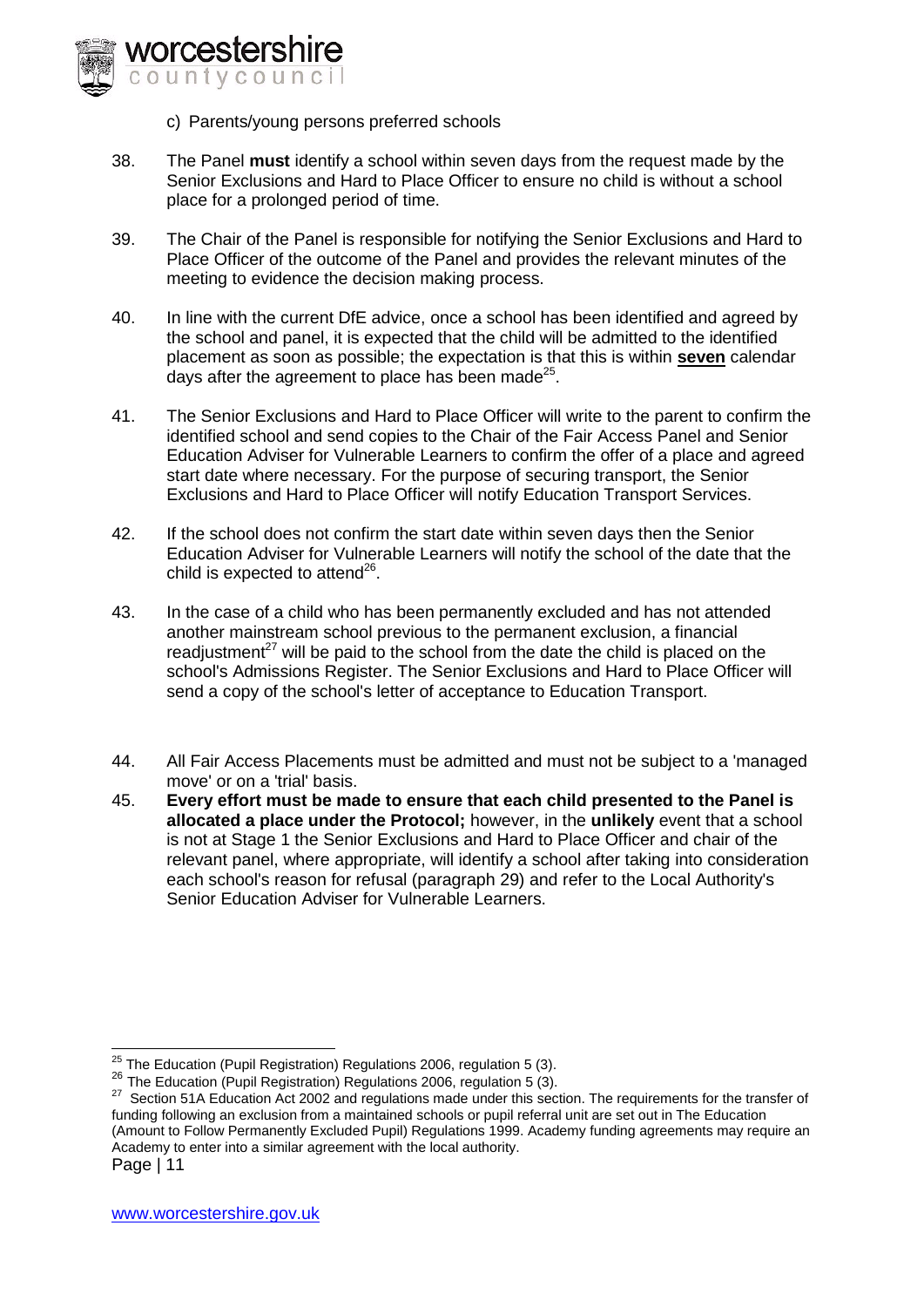

#### **Stage 2**

- 46. The Senior Education Adviser for Vulnerable Learners and Chair of the relevant panel will take into consideration the outcome of Stage 1. A preferred school will then be notified setting out clearly the reasons why they are most suitable to admit the child no later than seven days from the conclusion of stage 1. This must take into consideration evidence submitted (paragraph 33).
- 47. The identified school will then have no more than fifteen school days to raise an objection; however, within this period and no more than 10 days from notification the Senior Education Adviser for Vulnerable Learners will arrange a meeting with the school, Chair of the relevant panel and Senior Exclusions and Hard to Place Officer to negotiate the placement.
- 48. If an objection is not raised within fifteen school days then the school **must admit** on the date issued by the Senior Education Adviser for Vulnerable Learners<sup>28</sup>.
- 49. If an objection is raised and the Senior Education Adviser for Vulnerable Learners upholds the objection the case will be referred back to Senior Exclusions and Hard to Place Officer for action under Stage 1 setting out clearly the reasons as to why this is the case.
- 50. If the Senior Education Adviser for Vulnerable Learners dismisses the objection the case must progress to stage 3.

#### **Stage 3**

- 51. Where an identified school raises an objection and the Senior Education Adviser for Vulnerable Learners disagrees with such objection then the Senior Education Advisor for Vulnerable Learners will present a report to the Assistant Director for Education outlining the recommendation to seek and instruction to admit<sup>29</sup> or request the Secretary of State to direct the school to admit<sup>30</sup> the child to the recommended school. The Assistant Director for Education will consider each case in accordance with the Fair Access Protocol and will determine which school to proceed with (Appendix A)
- 52. Non-responses to Local Authority requests and/or Non-attendance at Fair Access Panel meetings will **not** mean that those schools are exempt from participating in the allocation of places either in placement panels or being identified for direction. In order to ensure equality and fairness, a school/academy which has not attended may be identified as the most suitable school to admit the child and therefore must comply with the decision made by the relevant panel in consultation with the chair. To ensure the effective placement of children it is expected that all schools will formally respond to any requests made of them to consider a child for placement; if a school is unable to attend a panel meeting it is imperative that they advise the chair, and in advance of the meeting outline specific reasons why the child cannot be placed at their school.

<sup>-</sup> $^{28}$  The Education (Pupil Registration) Regulations 2006, regulation 5 (3).

<sup>&</sup>lt;sup>29</sup> in the case of voluntary, Community or foundation school

Page | 12 <sup>30</sup> In the case of an Academy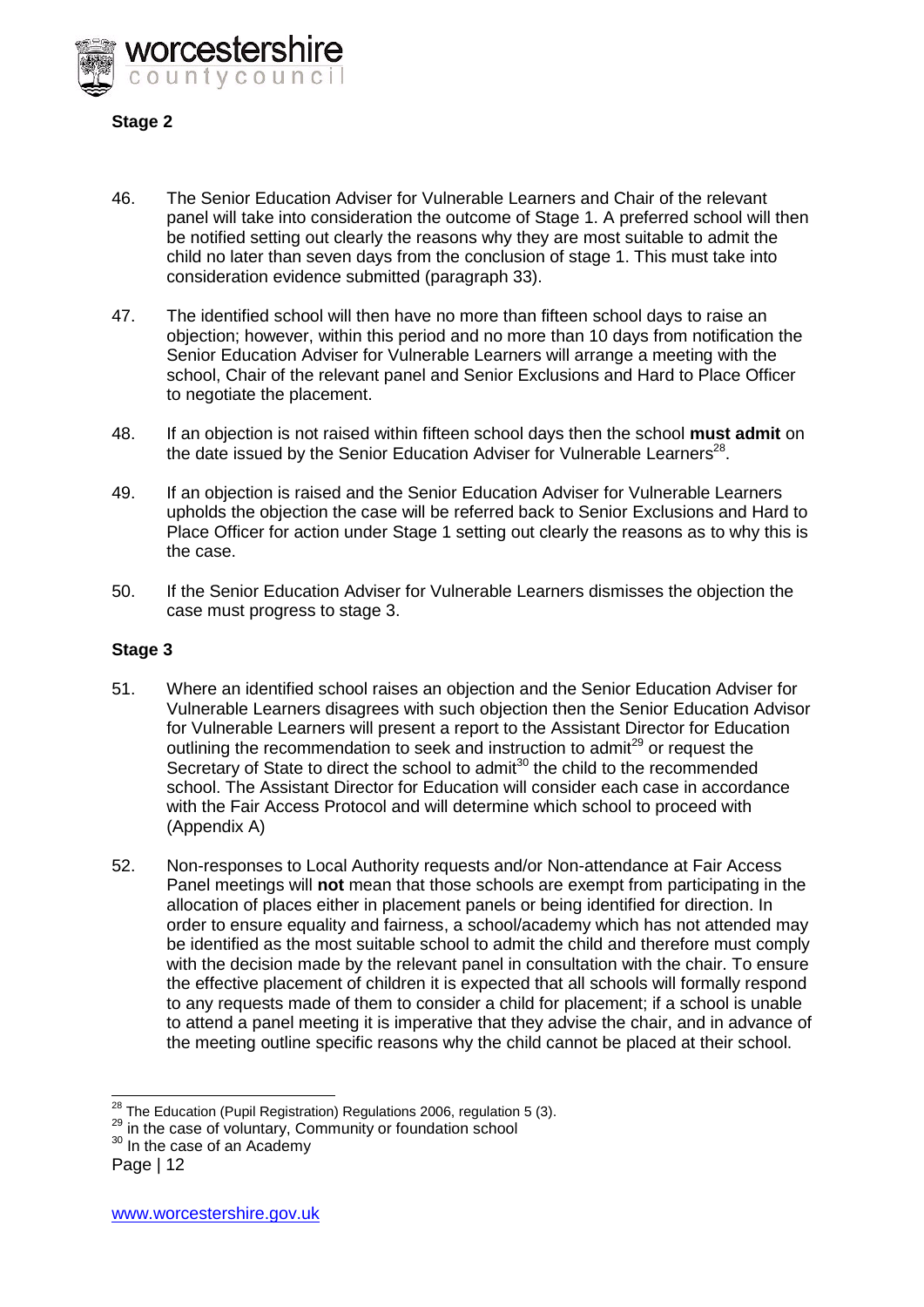

## 4. Alternative Provision

- 53. The Local Authority has a responsibility for providing education for those children of compulsory school age who, by reason of illness, exclusion from school or otherwise, may not for any period receive suitable education unless such arrangements are made for them<sup>3</sup> .
- 54. Where a child is eligible for placement under Fair Access the Local Authority will consider whether interim Alternative Provision would be suitable to minimise the days lost to education whilst a placement is sought. The quality and suitability of such provision will be monitored on a regular basis $32/33$  until the child is admitted to a school.
- 55. Any child, who has been permanently excluded, is without a school place and has not been reintegrated into another mainstream school since the last permanent exclusion will be eligible for a placement within alternative provision setting<sup>34</sup> as determined by the Senior Educational Adviser for Vulnerable Learners.
- 56. A mainstream school place will not be sought where the child has:
	- a) been assessed for SEN and the outcome of Education Health and Care Plan names specialist Provision and/or;
	- b) a consultant's letter to confirm that the child is currently unable to attend a school because of medical needs
- 57. In each case there must be supporting evidence made available to demonstrate that the child is not able to access a mainstream school. In every other case, a child's needs are expected to be met within what is Ordinarily Available and the Local Offer $35$ .
- 58. Schools must not refuse to consider a child for placement under Fair Access on the grounds that a child attends the Alternative Provision and/or be assessed for Special Educational Needs prior to offering a place.

# 5. Complaints

- 59. All professionals must demonstrate compliance with relevant legislation and statutory guidance issued at the time. Where a concern is expressed regarding an individual this must be addressed with their Line Manager.
- 60. If the concerns are related to any of schools policies and procedures these concerns must immediately be presented to the Local Authority's Senior Education Adviser for Vulnerable Learners.

<sup>-</sup><sup>31</sup> Section 19 Education Act 1996

<sup>32</sup> Alternative Provision Statutory Guidance 2013

<sup>33</sup> www.stoneking.co.uk/literature/e-bulletins/using-alternative-provision-improve-behaviour

<sup>&</sup>lt;sup>34</sup> S101 Education and Inspections Act 2006

<sup>&</sup>lt;sup>35</sup> SEND Code of Practice 2015

Page | 13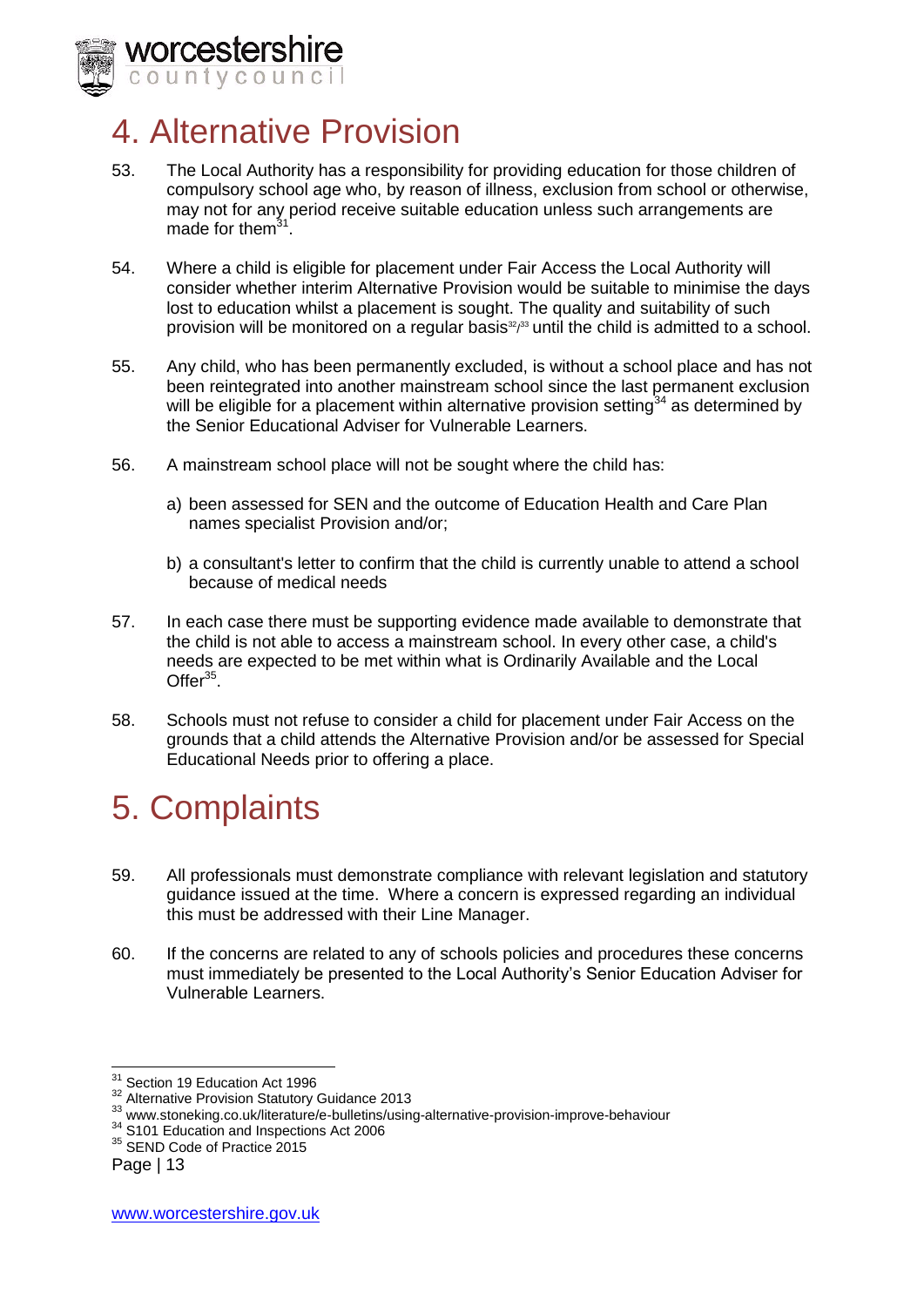

- 61. Where a parent has concerns about the Local Authority's policies/procedures or an individual officer they will be advised to follow the Local Authority's complaints procedure.
- 62. Where a parent has concerns about a school they will be advised to follow the school's complaints procedure.

# 6. Monitoring and Review

- 63. The monitoring and review of this Protocol, and the effectiveness of each Fair Access Panel in exercising their responsibilities within the Protocol, will be undertaken termly by the Chairs of FAAP Meeting representatives. This meeting is attended by:
	- a) The Chairs of each Fair Access Area Panels
	- b) Local Authority Representative (Senior Education Adviser for Vulnerable Learners)
	- c) Babcock Representative (Senior Exclusions and Hard to Place Officer)
	- d) Exclusions Officer/ Other Local Authority Officers may be invited as necessary to these meetings.
- 59. The Protocol will be consulted on with all schools triennially unless there are changes to legislation and/or guidance which impacts upon the delivery/effectiveness of this protocol.
- 60. The Protocol is published at [Worcestershire Fair Access Protocol](http://www.worcestershire.gov.uk/info/20099/school_admissions/471/school_admissions_policies_and_appeals)

# 7. Review Date

61. January 2021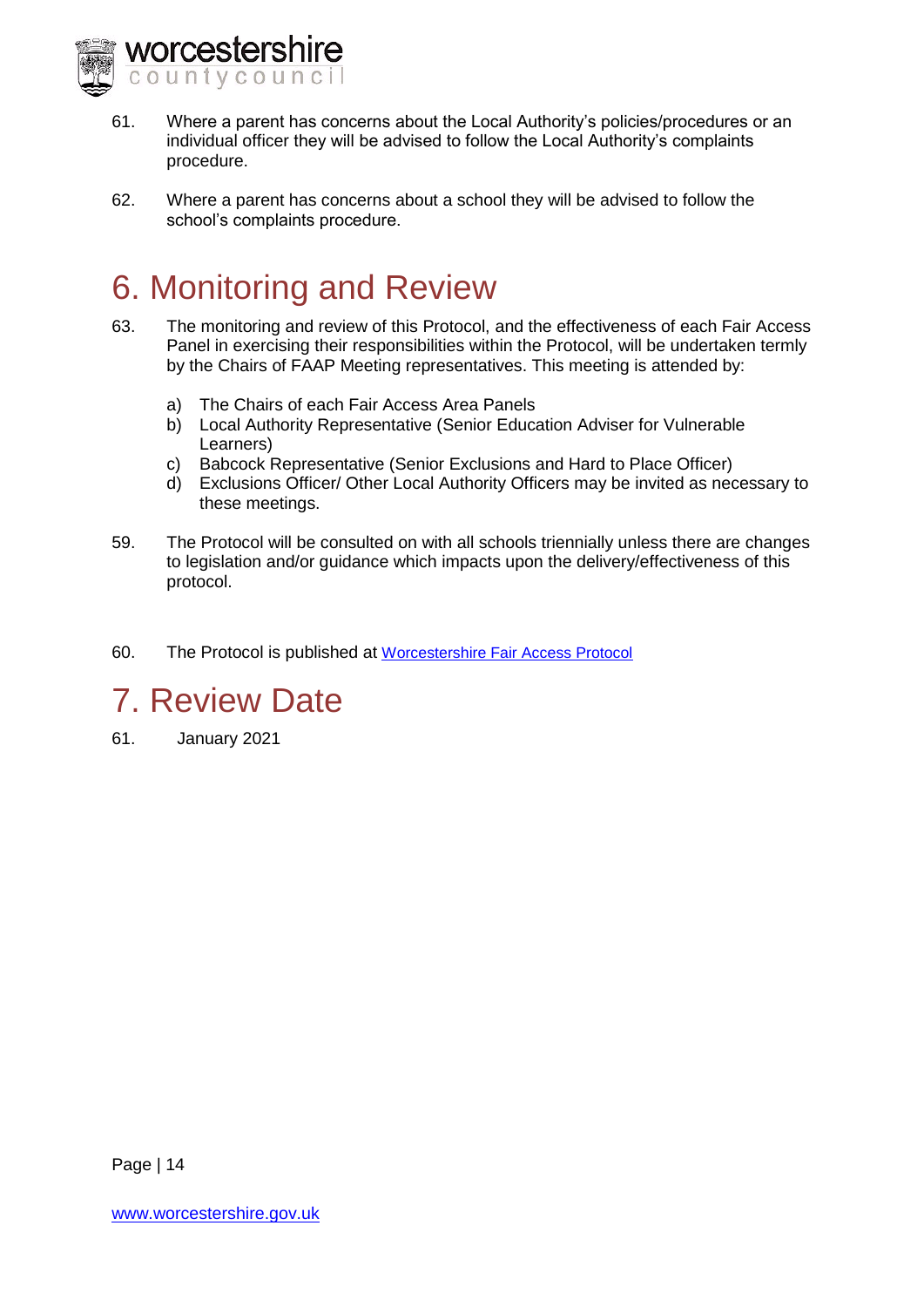

#### <span id="page-14-0"></span>**Appendix A: Direction Process for LA and non-LA Maintained Schools**



[www.worcestershire.gov.uk](http://www.worcestershire.gov.uk/)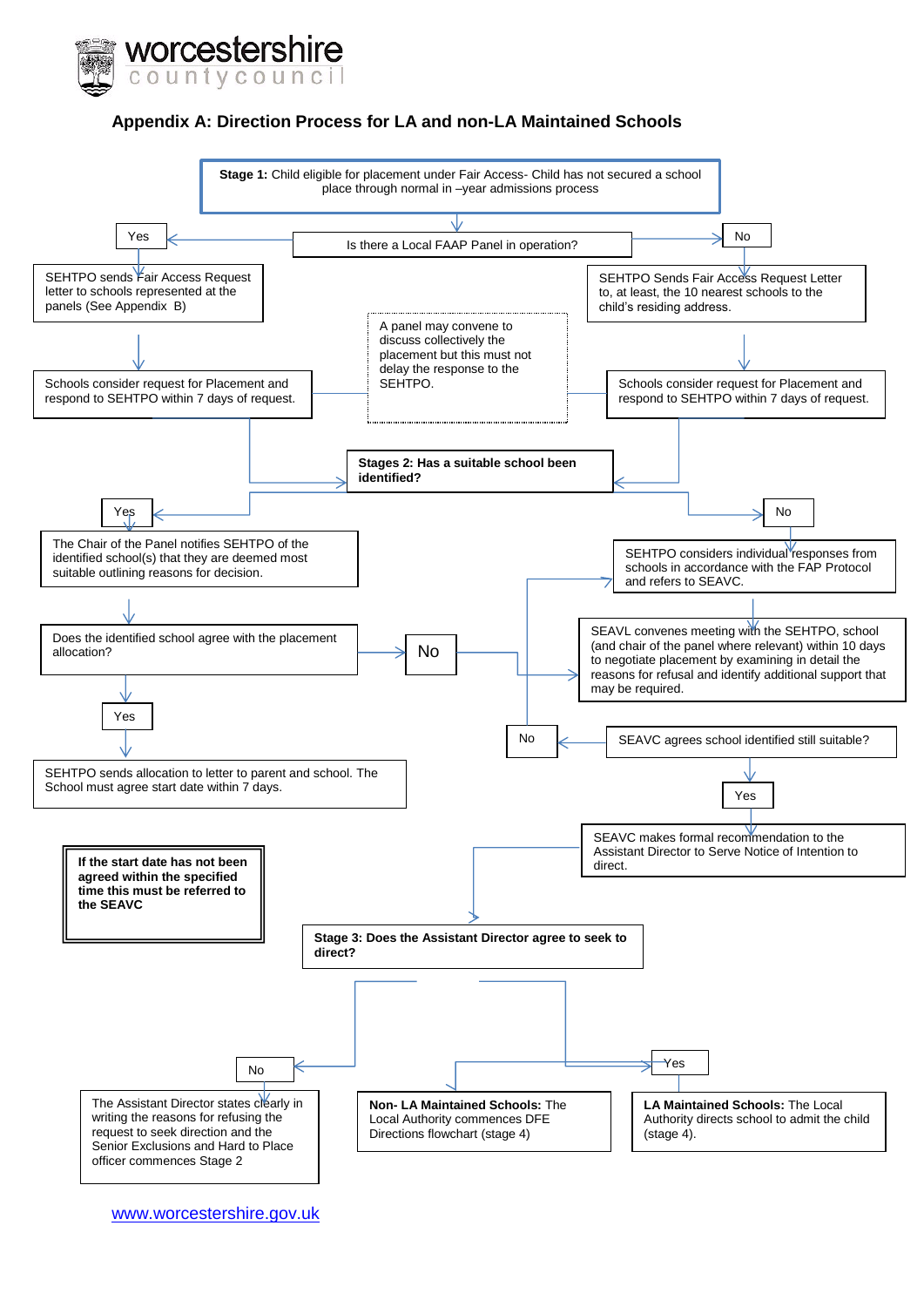

**Stage 4: Request Direction from the ESFA/OSA for schools not maintained by the Local Authority (DFE 2012)**

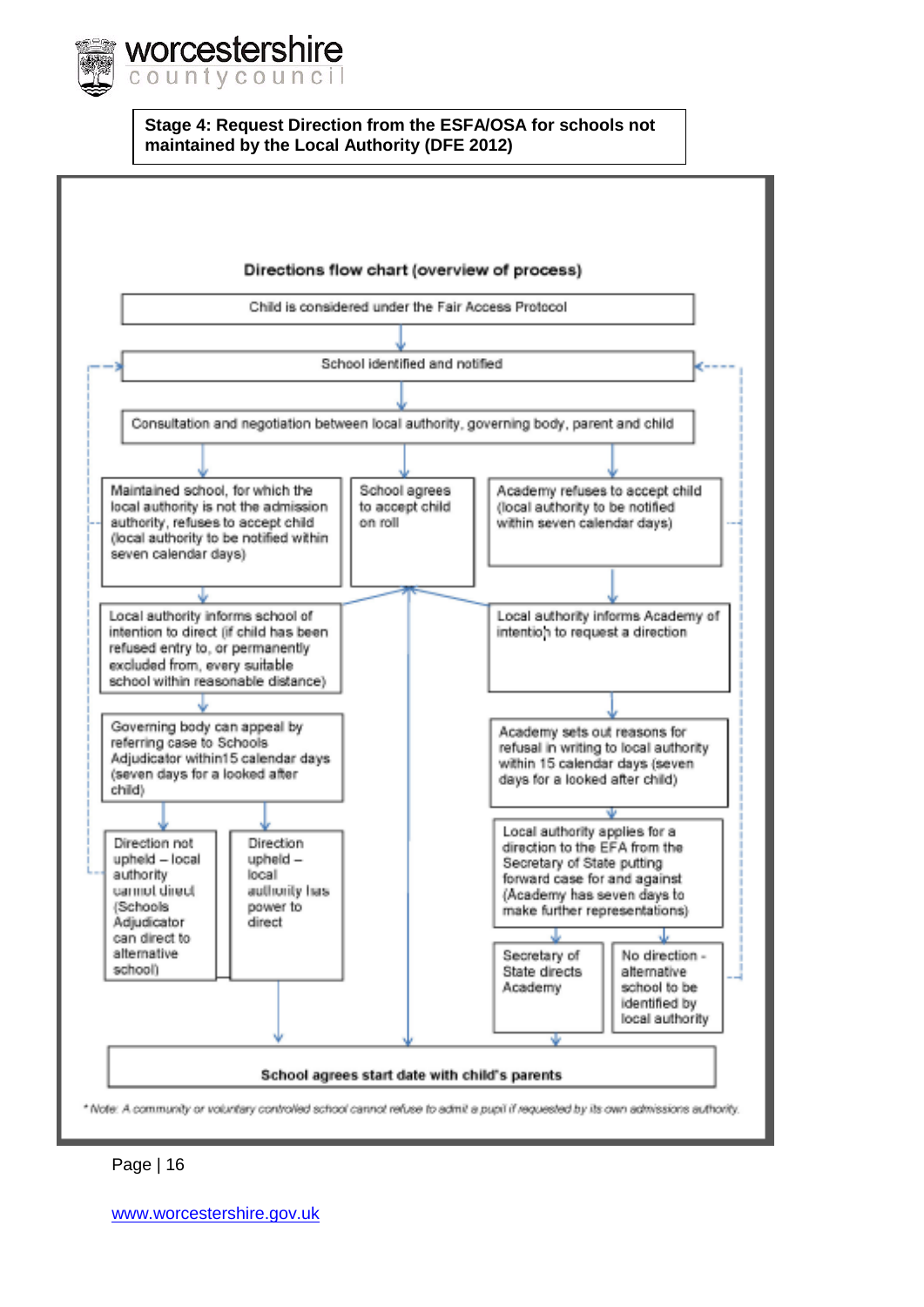

#### <span id="page-16-0"></span>**Appendix B: Fair Access Request: To be completed by the Senior Exclusions and Hard to Place Officer**

#### **RE: Request for Placement in Accordance with Fair Access: (Insert Name of Fair Access Panel)**

I am writing to you, on behalf of the Local Authority, to request that you consider the following child for placement in a school, within the **(INSERT),** in accordance with the principles of the Fair Access Protocol underpinned by the Admissions Code 2014.

As outlined in the Admissions Code, all schools are required to participate in the Fair Access Protocol to ensure any child without a school place, especially those most vulnerable are placed as quickly as possible thus the Local Authority should have no requirement to seek direction; however, if the Local Authority is required to seek direction, it will need to show evidence in support of its decision. Please can I therefore ask that that schools provide detailed reasons for any refusal given (supported by any evidence where appropriate) to be submitted to me before **(INSERT).** This is to ensure the most appropriate school for this child is identified and that we maintain a fair and consistent approach with regard to the placement of children who meet the Fair Access criteria.

Please be advised that the parent may also wish to exercise their right of appeal at any point during this process and if successful, may choose not to accept a place allocated through Fair Access. In addition to this, we may receive additional supporting information which demonstrates that the child is not able to access mainstream education. Where such information is received the Local Authority may decide to withdraw the request for placement.

I can confirm that I have requested additional information from the relevant schools and will include this once I am in receipt of it; however, if in the meantime you have any queries or concerns regarding this please do not hesitate to contact either myself or **(INSERT)** as soon as possible.

Yours sincerely Xxxxxxxx

xxxxxxxxxx- Senior Exclusions and Hard to Place Officer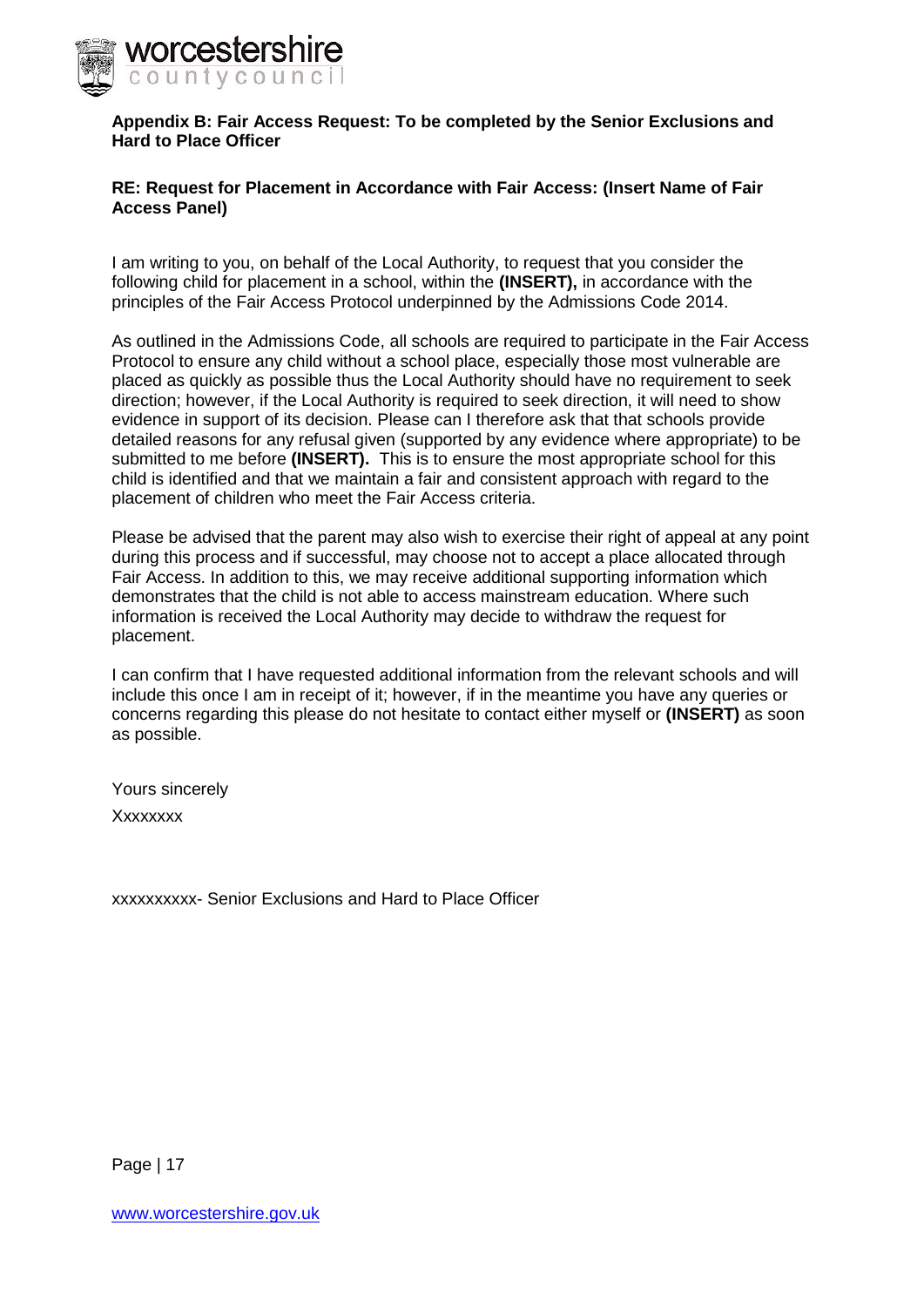

#### **Fair Access Request Form**

| <b>Child's Name:</b>                                                                                             |  |
|------------------------------------------------------------------------------------------------------------------|--|
| Date of Birth:                                                                                                   |  |
| <b>Address:</b>                                                                                                  |  |
| Parent's name                                                                                                    |  |
| <b>Contact Tel number/email</b>                                                                                  |  |
| <b>SEN Status</b>                                                                                                |  |
| (IF THE CHILD HAS AN EHCP PLEASE<br>REFER TO THE LOCAL AUTHROTY)                                                 |  |
| Is the child subject to a CIN/CP Plan                                                                            |  |
| Has the child ever been regarded as a<br>Looked After Child? (IF YES, PLEASE<br><b>REFER TO LOCAL AUTHORITY)</b> |  |
| <b>Permanent Exclusion History</b>                                                                               |  |
| (please include date of last permanent<br>exclusion and excluding school)                                        |  |
| <b>Fixed Term Exclusions in the last</b><br>academic year                                                        |  |
| School(s) Applied to (Please attach<br>copies of all CA1)                                                        |  |
| Reason(s) for and date of refusal Please<br>attach copies of outcome letters)                                    |  |
| <b>School Previously Attended</b>                                                                                |  |
| Reason(s) for leaving                                                                                            |  |
| <b>Current Educational Provision</b>                                                                             |  |
| <b>Reason for Fair Access Request</b>                                                                            |  |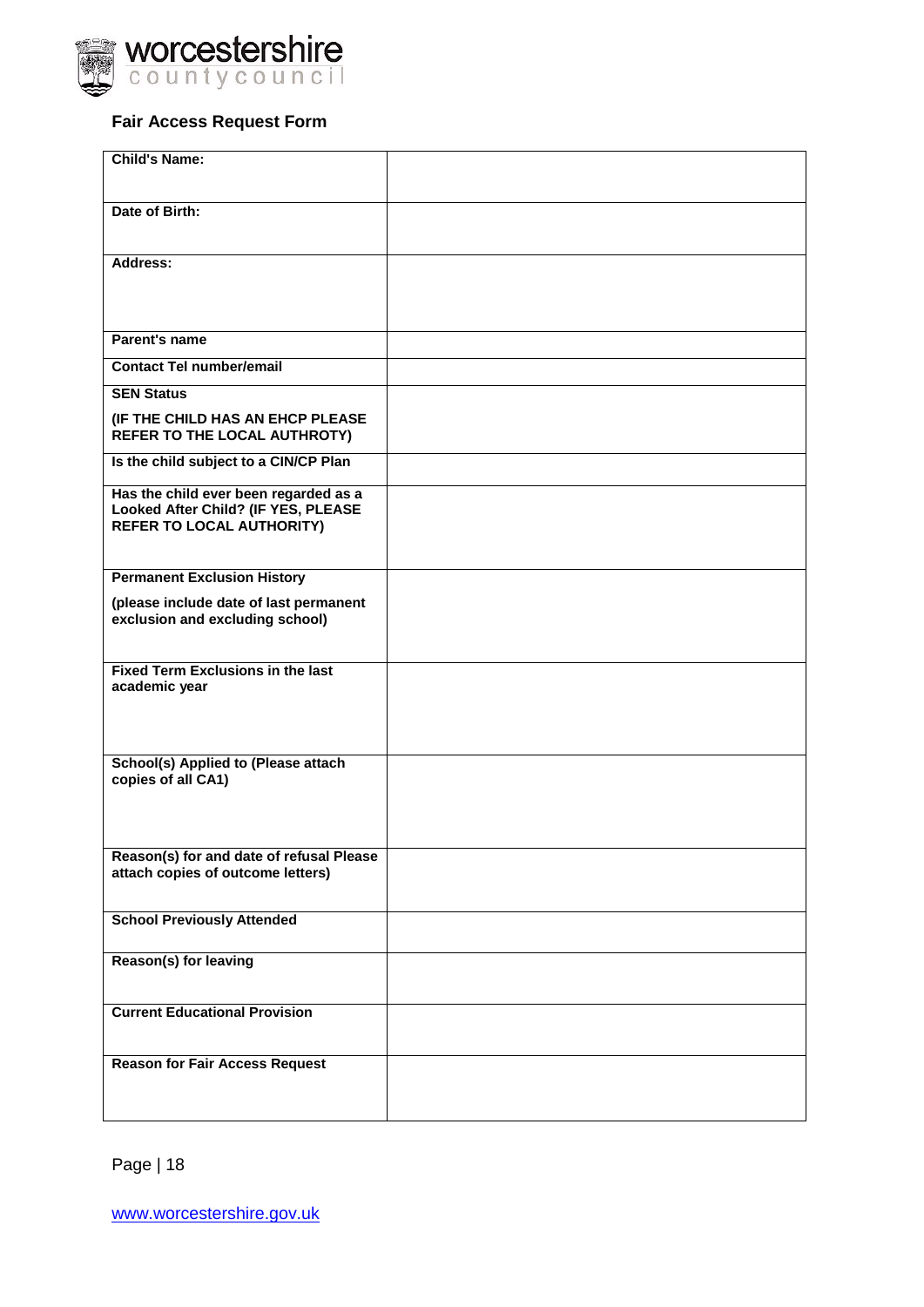

| <b>Parent(s) Preferred School</b>                                                                                                                                                                                         |  |
|---------------------------------------------------------------------------------------------------------------------------------------------------------------------------------------------------------------------------|--|
| Are there any schools which should not<br>be considered? If so, please give<br>details.                                                                                                                                   |  |
| <b>Learner Profile Attached</b>                                                                                                                                                                                           |  |
| Any other additional information                                                                                                                                                                                          |  |
| I give consent for the Local Authority to<br>share with schools information about<br>my child in order to secure a suitable<br>school placement in accordance with<br>the Admissions Code 2014 and Fair<br>Access (2012). |  |
| Name of Person making the request                                                                                                                                                                                         |  |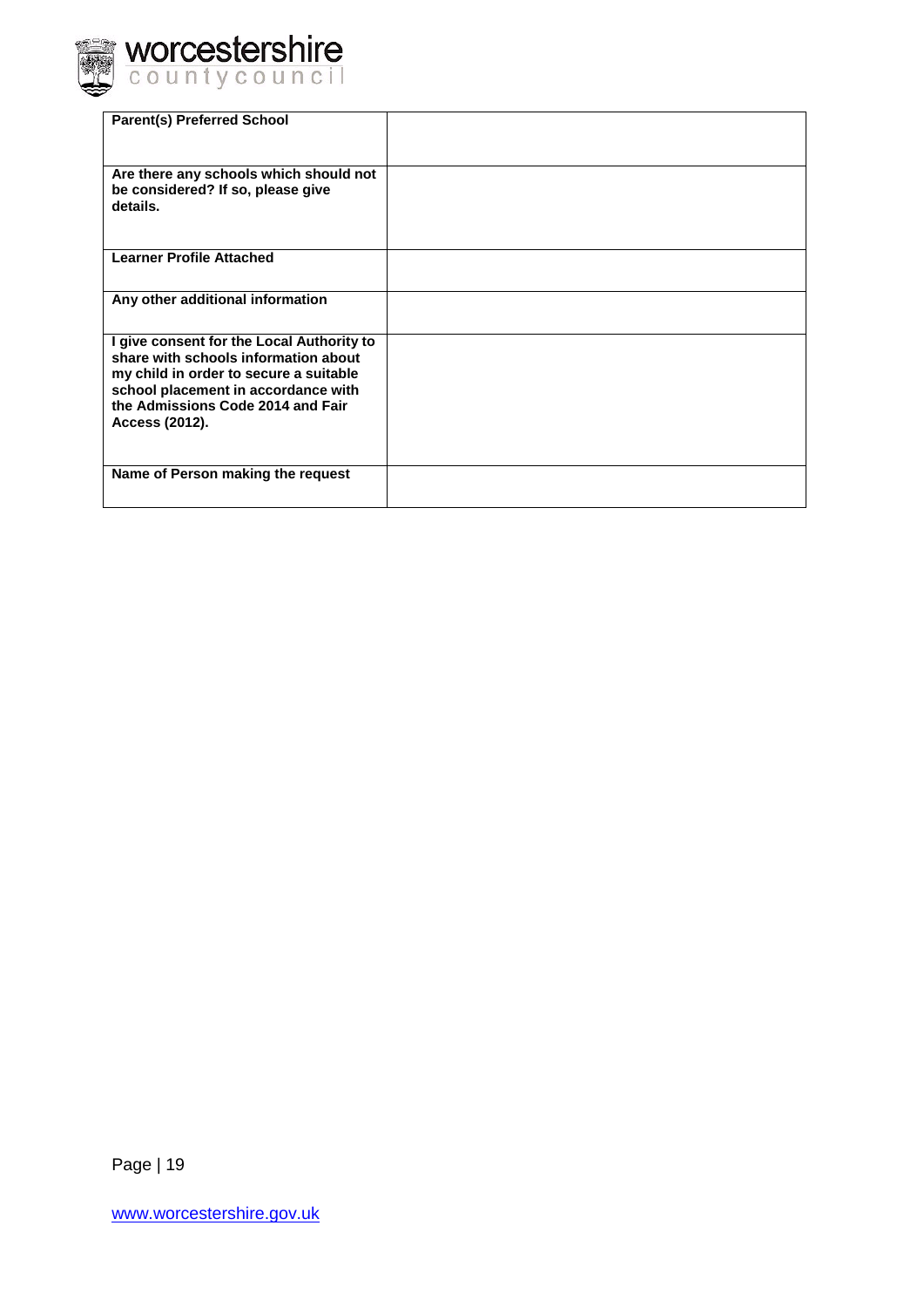

<span id="page-19-0"></span>**Appendix C: Learner Profile**

#### **Learner Profile**

#### **Including Risk Assessment**

#### **To be completed and sent via Children's Services Portal to Exclusions by the home school**

**Reason for completion of Pupil Profile:** 

| <b>Reason for completion</b>      | <b>Required documents</b>                                                             | Included Y/N (if no please<br>provide reason) |
|-----------------------------------|---------------------------------------------------------------------------------------|-----------------------------------------------|
| <b>Permanent Exclusion</b>        | <b>Copy of Permanent Exclusion</b><br>Letter to parent attached                       |                                               |
| <b>Elective Home Education</b>    | Copy of parents letter<br>informing school of intention<br>to Electively Home educate |                                               |
| <b>Children Missing Education</b> | <b>Referral from Children's</b><br><b>Services Portal</b>                             |                                               |

#### **Pupil Details**

| Surname:                                          | Forename(s):                       |
|---------------------------------------------------|------------------------------------|
| <b>D.O.B.:</b> Click here to enter a date.        | <b>Gender:</b> Choose an item.     |
| <b>Current Address:</b> Click here to enter text. |                                    |
| <b>NCY:</b> Choose an item.                       | <b>SEN status:</b> Choose an item. |
|                                                   |                                    |
| <b>UPN:</b> Click here to enter text.             | Ethnicity: Choose an item.         |

Is the Pupil a Looked After Child: Choose an item.

Medical details: (please provide any details of known medication, allergies etc.)

Click here to enter text.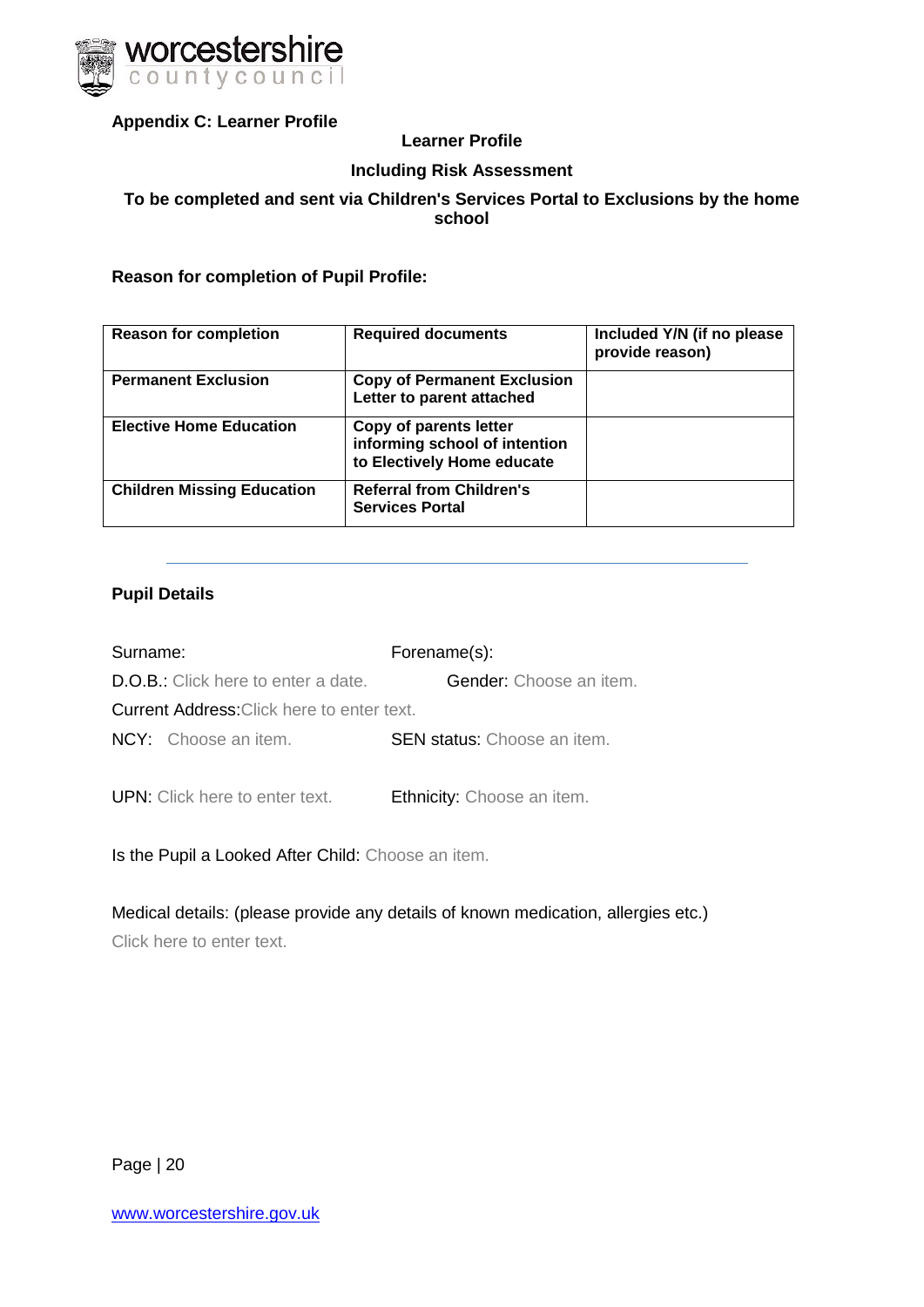

#### **Parent/Carers Details**

Parent/Carers Names: Click here to enter text. Relationship to pupil: Click here to enter text. Contact Number: Click here to enter text.

#### Emergency Contact:

- Name: Click here to enter text.
- - Relationship to child: Click here to enter text.
- Contact Number: Click here to enter text.

#### **Entitlements**

Free School Meals: Choose an item. Pupil Premium: Choose an item.

#### **Current School Details**

Name of School: Click here to enter text. Head Teacher: Click here to enter text. Attendance (%) at point of PX: Click here to enter text. Risk of **'RONI'** Indicator:

#### **Permanent Exclusion Details**

Date of PX: Click here to enter a date. Reason for PX: Choose an item. Final incident (Date): Click here to enter a date.**Education History**

| School                    | <b>Start Date</b>           | End Date                    | Attendance                |
|---------------------------|-----------------------------|-----------------------------|---------------------------|
| Click here to enter text. | Click here to enter a date. | Click here to enter a date. | Click here to enter text. |
| Click here to enter text. | Click here to enter a date. | Click here to enter a date. | Click here to enter text. |
| Click here to enter text. | Click here to enter a date. | Click here to enter a date. | Click here to enter text. |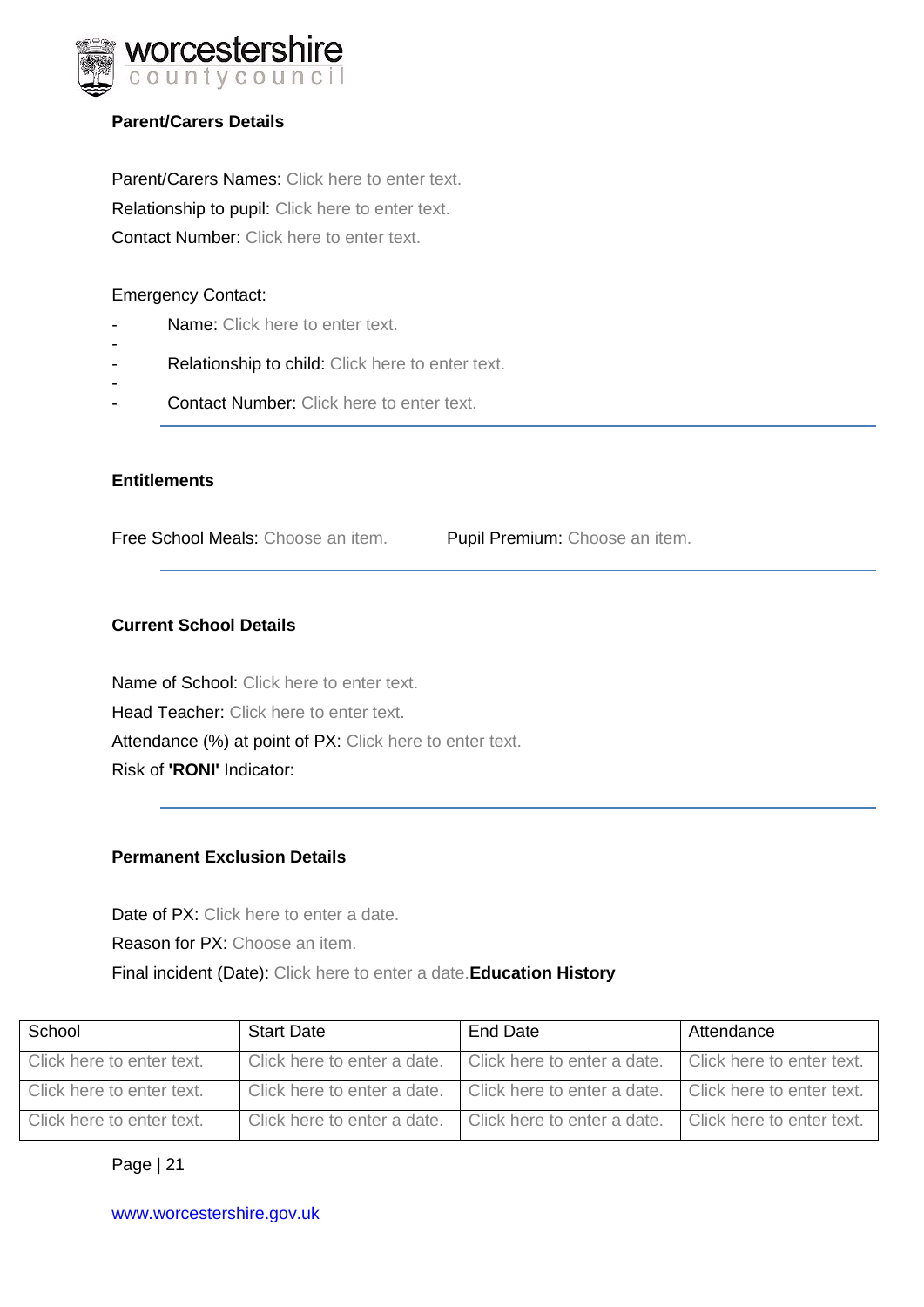

| Click here to enter text. | Click here to enter a date. | Click here to enter a date. | Click here to enter text. |
|---------------------------|-----------------------------|-----------------------------|---------------------------|
| Click here to enter text. | Click here to enter a date. | Click here to enter a date. | Click here to enter text. |

#### **Pupils Aspirations, Interests and Positive Behaviours**

(Details of hobbies, career goals, club memberships, talents etc.)

Click here to enter text.

#### **Areas requiring support and development**

(Areas that the pupil requires additional support, finds challenging, presents as a trigger)

Click here to enter text.

#### **Previous Interventions**

(For example: small groups, off site provision, one to one support, detention, Behaviour contract)

Click here to enter text.

#### **Preferred Learning Style**

(What has/has not worked well in school)

Click here to enter text.

#### **Achievement Record**

| Subject | Type of Exam | <b>Predicted Grade</b> | Result |
|---------|--------------|------------------------|--------|
|         |              |                        |        |
|         |              |                        |        |
|         |              |                        |        |
|         |              |                        |        |
|         |              |                        |        |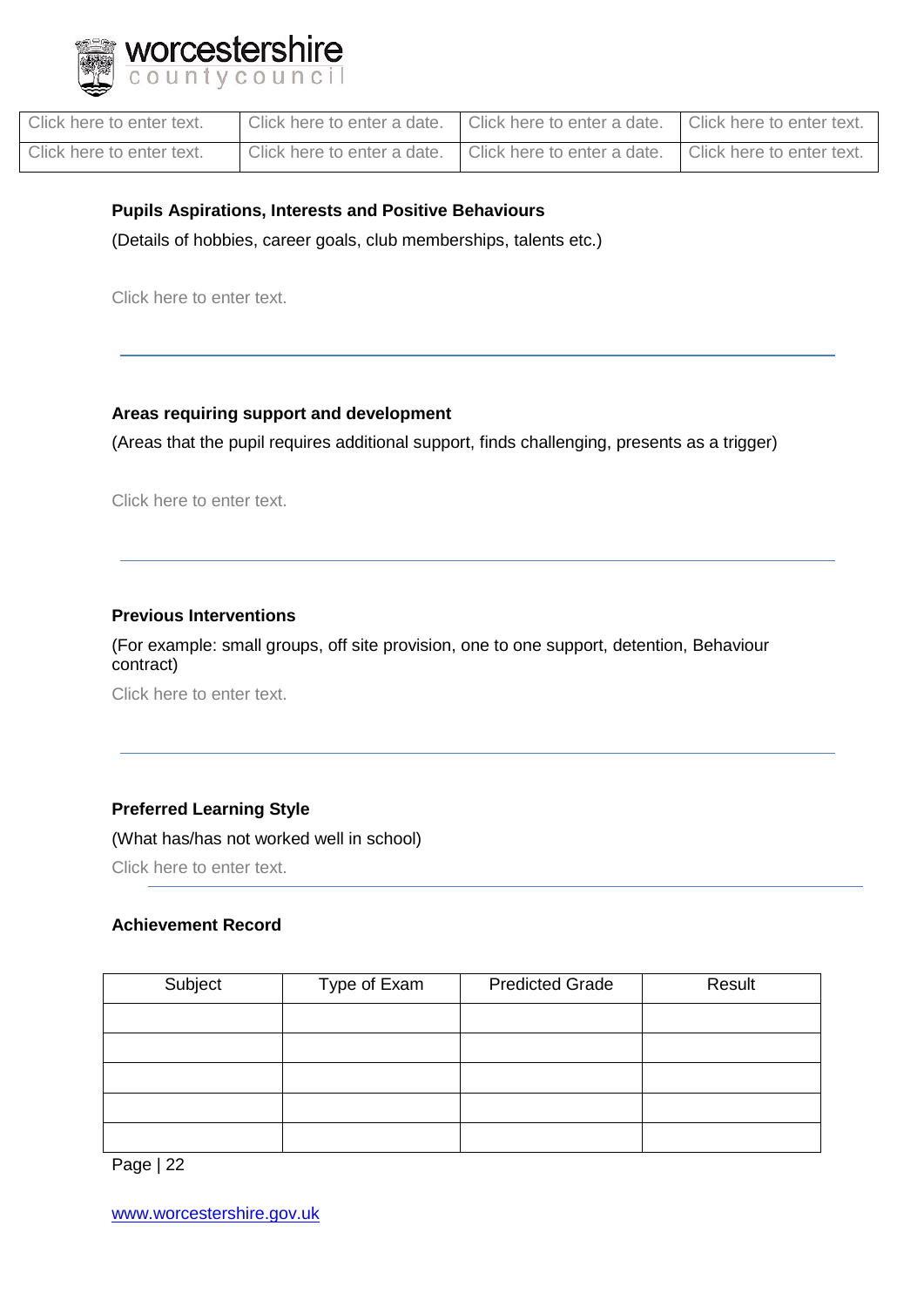

#### **Involved Agencies**

Please detail all involved agencies and professionals:

| Name | Organisation | Role | <b>Contact Details</b> |
|------|--------------|------|------------------------|
|      |              |      |                        |
|      |              |      |                        |
|      |              |      |                        |
|      |              |      |                        |
|      |              |      |                        |
|      |              |      |                        |
|      |              |      |                        |
|      |              |      |                        |
|      |              |      |                        |
|      |              |      |                        |

#### **Linked Plans – Please attach a copy where relevant**

| Early Help Assessment (CAF)        |                                               | <b>Next review date:</b> Click here to enter a date. |  |
|------------------------------------|-----------------------------------------------|------------------------------------------------------|--|
| Child in Need Plan                 |                                               | <b>Next review date:</b> Click here to enter a date. |  |
| <b>Child Protection Plan</b>       |                                               | <b>Next review date:</b> Click here to enter a date. |  |
| IEP.                               |                                               | <b>Next review date:</b> Click here to enter a date. |  |
| <b>PSP</b>                         |                                               | <b>Next review date:</b> Click here to enter a date. |  |
| <b>PEP</b>                         |                                               | <b>Next review date:</b> Click here to enter a date. |  |
| Emergency/Annual Review<br>$\perp$ | Next review date: Click here to enter a date. |                                                      |  |
| Other (please provide details)     | Click here to enter text.                     |                                                      |  |

**Known Risks – Please attach a copy of up to date risk assessment** (Any safeguarding issues, risks to self or others, risks in the community)

Page | 23 Click here to enter text.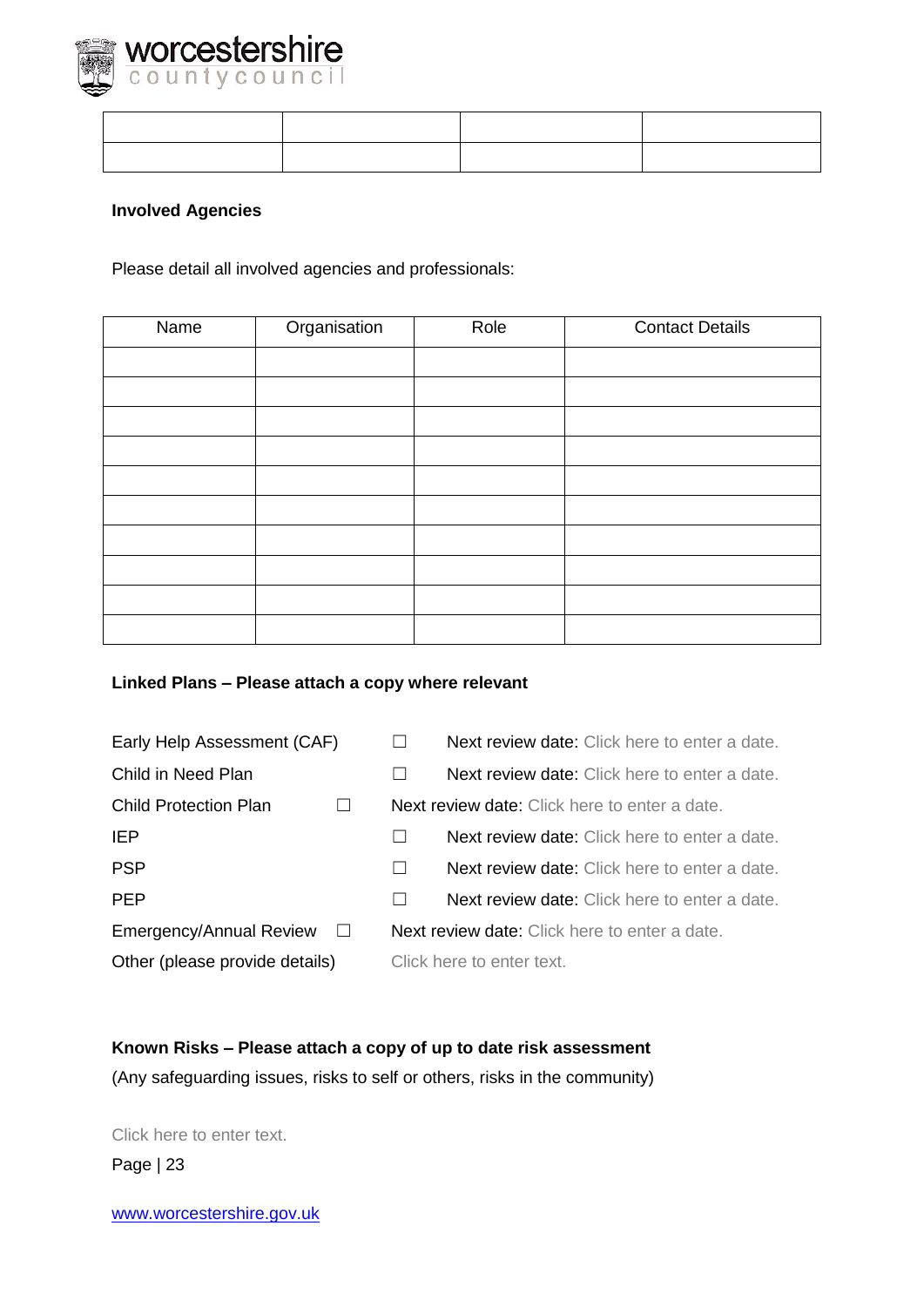

#### **Criminal Record/Convictions**

Present and past convictions: Click here to enter text.

#### Pending Court Cases:

- Reason: Click here to enter text.
- Date: Click here to enter a date.
- Reason 2: Click here to enter text.
- Date: Click here to enter a date.

#### **Any other information**

Click here to enter text.

#### **Form Completed by:**

Name: Click here to enter text. Position: Click here to enter text.

Contact Number: Click here to enter text. Date: Click here to enter a date.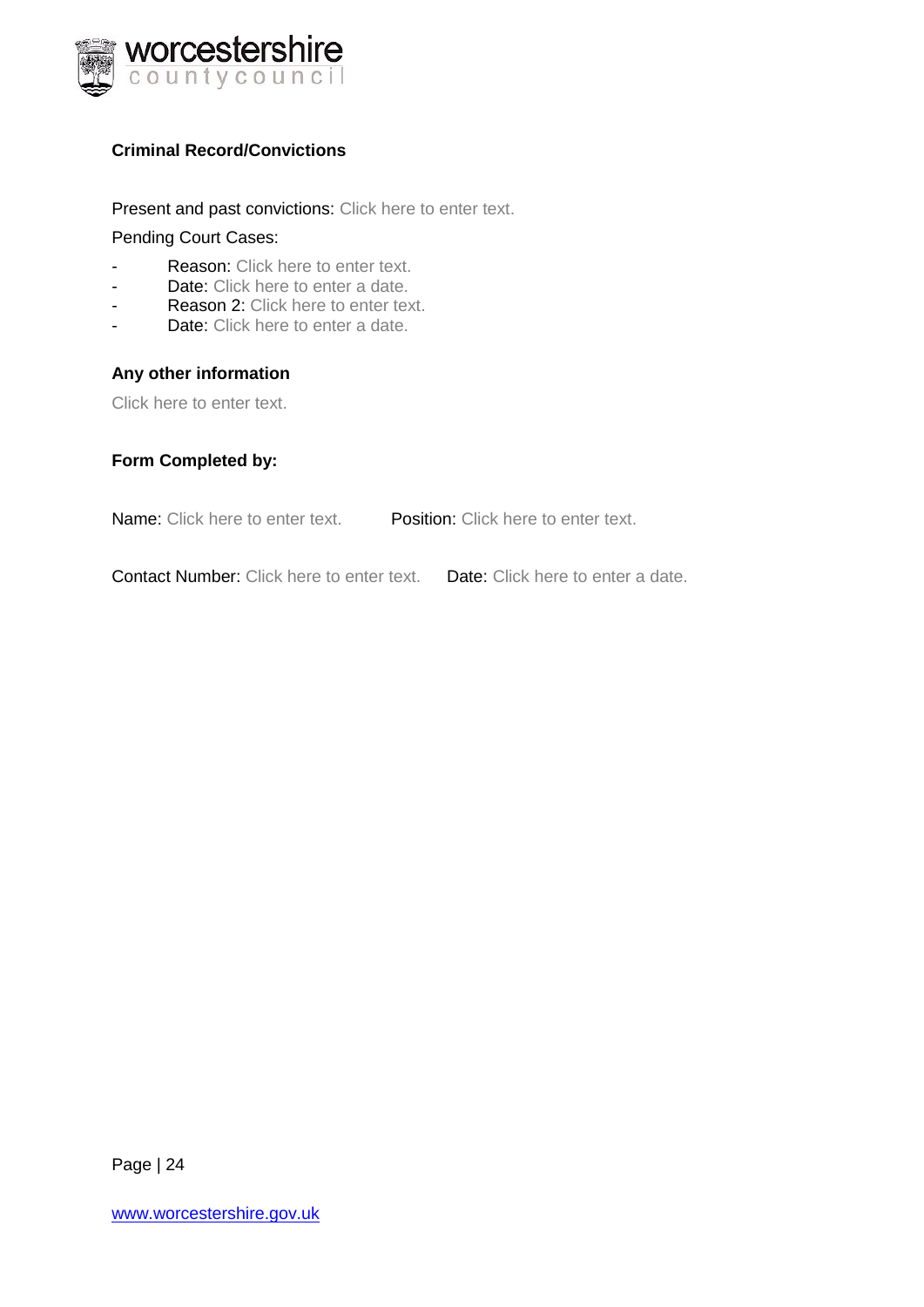

#### **To be completed by Exclusions Service, Babcock Prime**

#### **PX Process**

| Date notified by School:      | Click here to enter a date. |
|-------------------------------|-----------------------------|
| $6th$ Day:                    | Click here to enter a date. |
| $16th$ Day:                   | Click here to enter a date. |
| SDC Date:                     | Click here to enter a date. |
| LA Attending: Choose an item. | Officer: Choose an item.    |

| <b>SDC Outcome:</b>               | Choose an item.             |
|-----------------------------------|-----------------------------|
| IRP Request 16 <sup>th</sup> Day: | Click here to enter a date. |
| IRP requested:                    | Choose an item.             |

- If Yes; Date: Click here to enter a date.
- LA Attending: Choose an item. Officer: Choose an item.

#### **6 th Day Placement**

| PRU:                                                          | Choose an item.             |  |  |  |
|---------------------------------------------------------------|-----------------------------|--|--|--|
| <b>Induction Date:</b>                                        | Click here to enter a date. |  |  |  |
| <b>Start Date:</b>                                            | Click here to enter a date. |  |  |  |
| Date on roll (Dual Registration): Click here to enter a date. |                             |  |  |  |

First Review Date: Click here to enter a date.

Date on Roll: Click here to enter a date.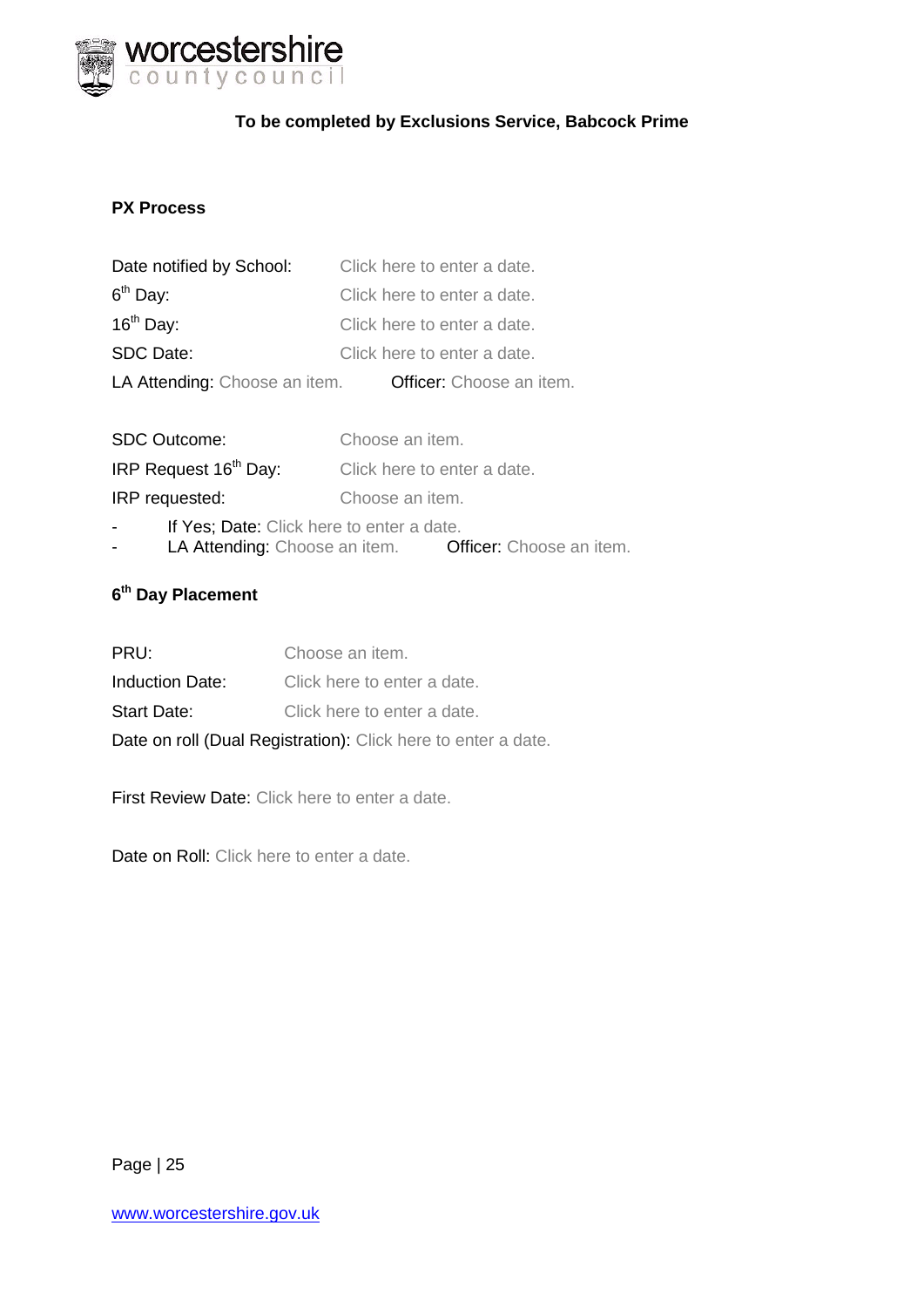

#### **Educational Placement- views of the Child/Young person:**

(Please use this space to add any additional information which you would like to share with us to assist us in meeting your preference. Please feel free to use any way you choose, for example draw, write, or use photographs)

This could include:

What you like about school

What you do not like about school

Hobbies/interests

Thoughts about your future, including career, school etc.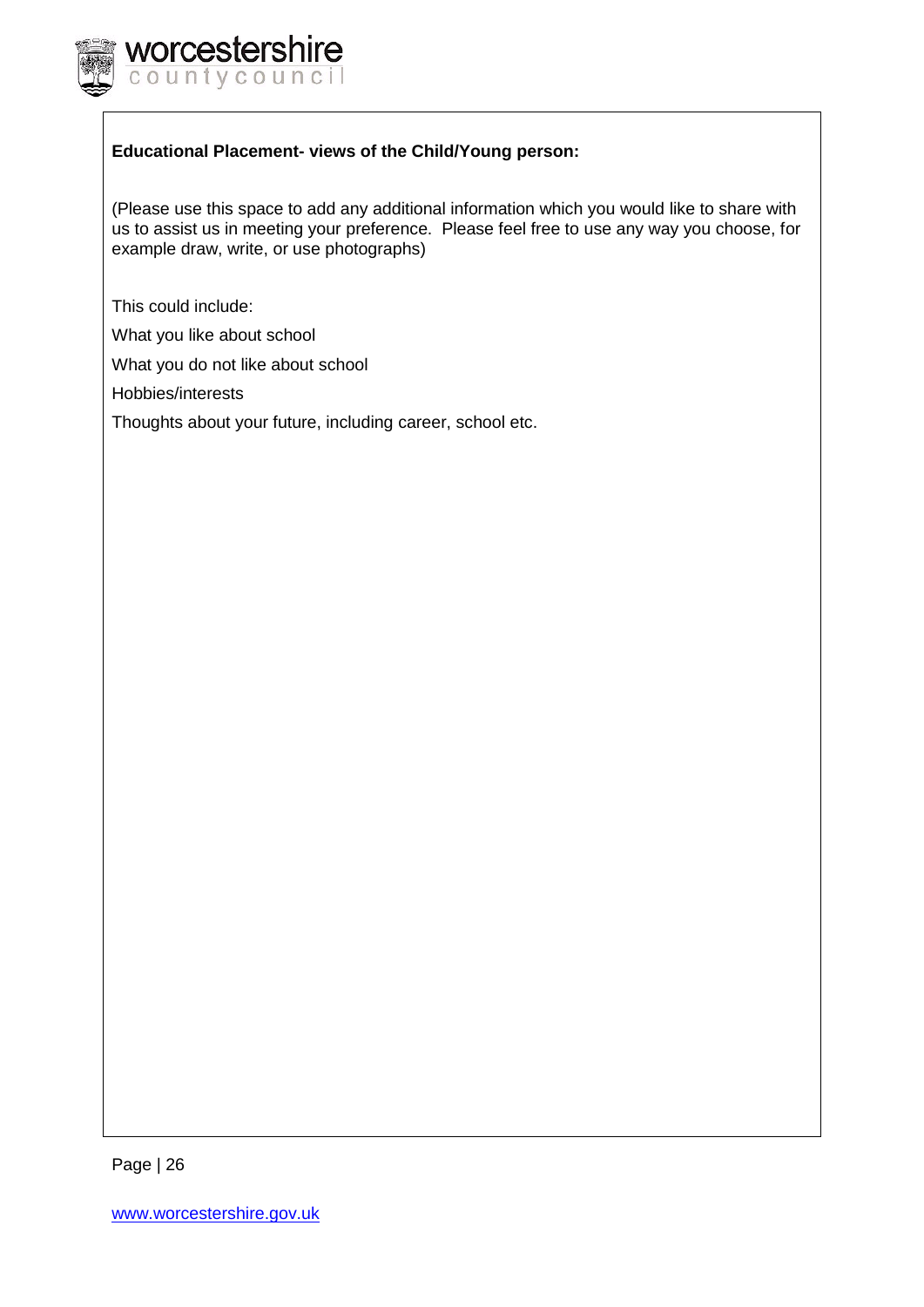

**4** Contact Number: Click here to enter text. Date: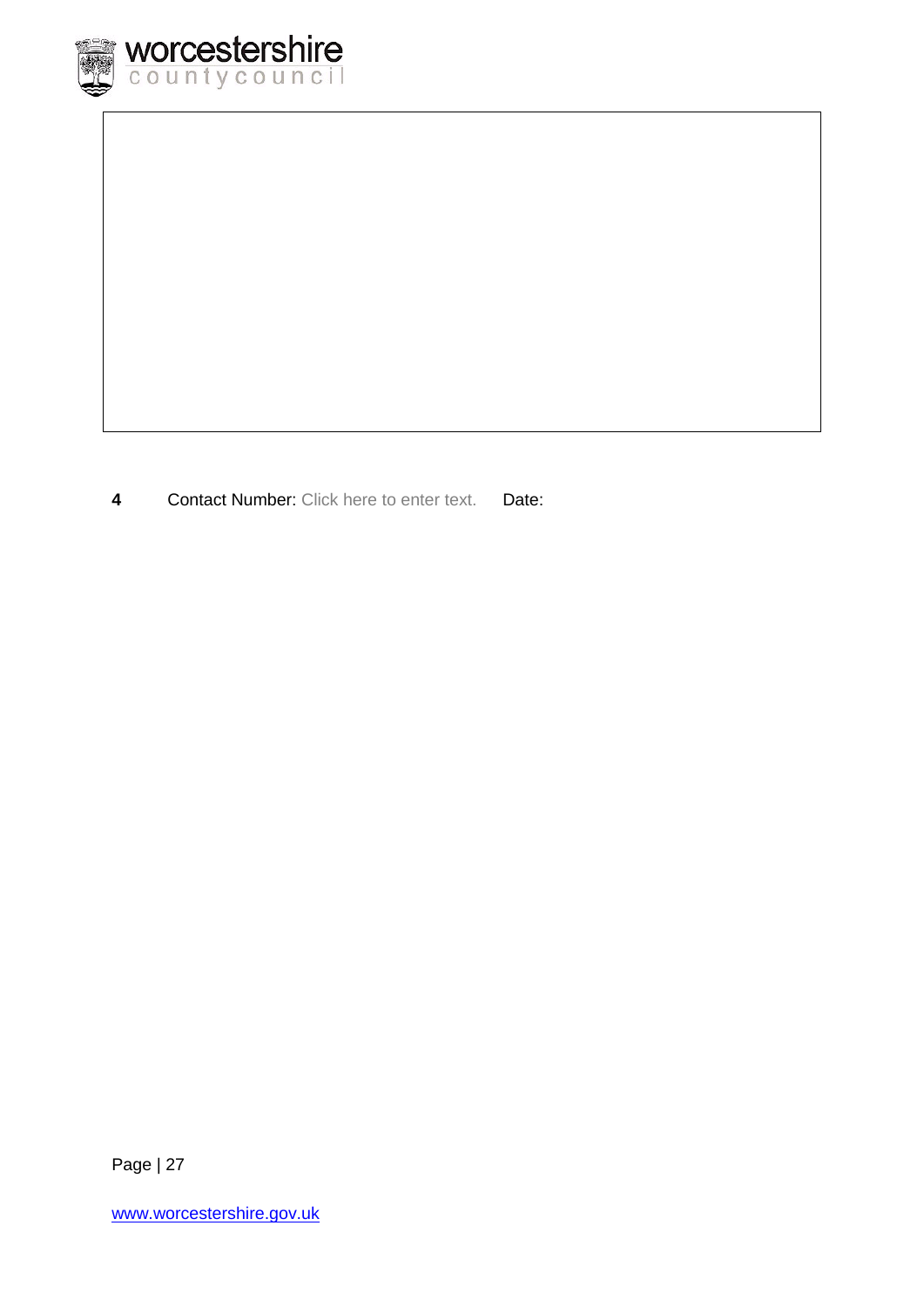

#### <span id="page-27-0"></span>**Appendix D: The Office of the Schools Adjudicator (OSA)**

The School Standards and Framework Act (1998) requires Local Authorities to make an annual report to The Office of the Schools Adjudicator (OSA). This report requires an assessment of the effectiveness of Fair Access Protocols and their co-ordination in the LA area, including a record of how many children were admitted under the Protocol to different categories of schools. (This does not include Managed Moved children who do not form part of the Fair Access Protocol. It refers to children being taken directly on roll as part of the Fair Access Process)

Worcestershire School Admissions, on behalf of the LA, shall complete the annual report to the Adjudicator citing how many children have been admitted to each school and how many refused, citing the reasons and actions taken.

| <b>Type of School</b> | Number of<br>children<br>admitted            | Number of<br>children<br>admitted             | Number of<br>children<br>refused<br>admission | <b>Number of</b><br>children<br>refused<br>admission |
|-----------------------|----------------------------------------------|-----------------------------------------------|-----------------------------------------------|------------------------------------------------------|
|                       | <b>Schools for</b><br>pupils up to<br>age 11 | <b>Schools for</b><br>children over<br>age 11 | <b>Schools for</b><br>pupils up to<br>age 11  | <b>Schools for</b><br>children over<br>age 11        |
| <b>Community</b>      |                                              |                                               |                                               |                                                      |
| <b>Voluntary</b>      |                                              |                                               |                                               |                                                      |
| <b>Controlled</b>     |                                              |                                               |                                               |                                                      |
| <b>Voluntary</b>      |                                              |                                               |                                               |                                                      |
| <b>Aided</b>          |                                              |                                               |                                               |                                                      |
| <b>Foundation</b>     |                                              |                                               |                                               |                                                      |
| Academy               |                                              |                                               |                                               |                                                      |
| <b>Total</b>          |                                              |                                               |                                               |                                                      |

#### **OSA Annually Required Data can be found below:**

**Numbers of schools directed to take pupils are also required in the above categories of schools, together with data regarding the above categories of schools' exclusions.**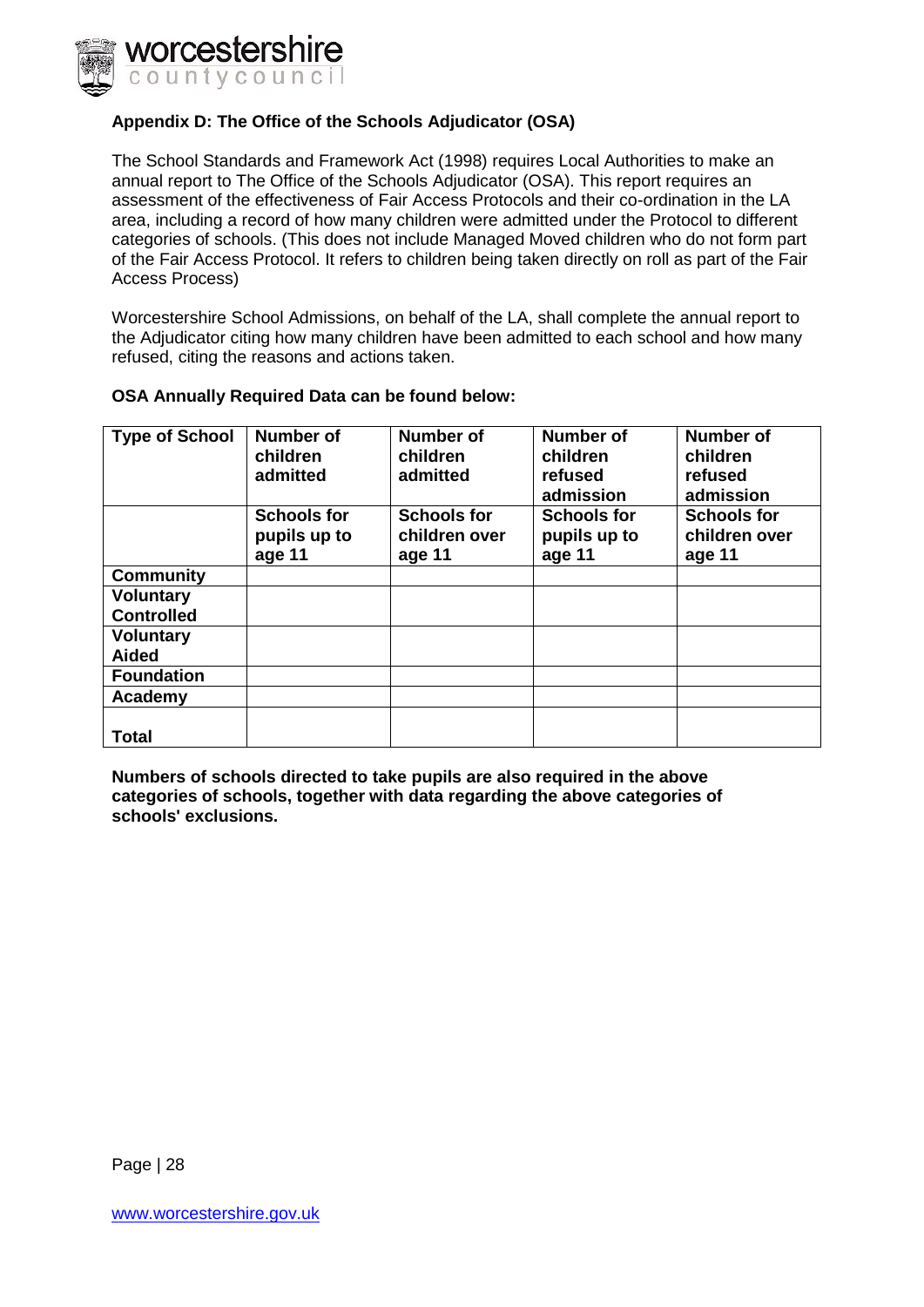

#### <span id="page-28-0"></span>**Appendix E: Useful Contacts**

**NB Please do not send emails containing sensitive information through the email addresses below. All documents which detail personal, confidential or restricted information should be sent securely via the Children's Services Portal marked for the attention of the recipient.**

| <b>Gwen Fennell</b><br><b>Virtual School</b>                                                                   | gfennell@worcestershire.gov.uk          | 01905<br>846886  |
|----------------------------------------------------------------------------------------------------------------|-----------------------------------------|------------------|
| Headteacher                                                                                                    |                                         |                  |
| <b>Katie Clegg</b><br><b>Senior Education Adviser</b><br>for Vulnerable Learners                               | Kclegg1@worcestershire.gov.uk           | 01905<br>845914  |
| <b>Gethin Howells</b><br><b>Exclusions/ CME Officer</b><br><b>Babcock Prime</b>                                | Gethin.Howells@babcockinternational.com | 01905<br>678130  |
| <b>Tracey Wilson</b><br><b>School Admissions</b><br>Manager<br><b>Babcock Prime</b>                            | tracey.wilson@babcockinternational.com  | 01905<br>678171  |
| <b>Steve Larking</b><br><b>WCC Commissioning</b><br>Manager                                                    | Slarking@worcestershire.gov.uk          | 01905<br>845520  |
| <b>Natalie Waters</b><br>Headteacher<br>Droitwich Spa High<br>School<br><b>Worcester City FAAP</b><br>Chair    | WatersNJ@droitwichspahigh.worcs.sch.uk  | 01905<br>774421  |
| <b>Alan Roll</b><br>Headteacher<br><b>Waseley Hills High School</b><br><b>NEW Secondary FAAP</b><br>Chair      | ARoll@waseleyhills.worcs.sch.uk         | 0121 453<br>5211 |
| <b>Steven Brownlow</b><br>Headteacher<br>King Charles I High<br>School<br>Wyre Forest FAAP Chair               | sbrownlow@kingcharles1.worcs.sch.uk     | 01562<br>512880  |
| <b>Suzie Bourne</b><br>Deputy Headteacher<br><b>Dyson Perrins CE</b><br>Academy<br><b>SW FAAP Chair</b>        | SJB@dysonperrins.worcs.sch.uk           | 01684<br>593241  |
| <b>Luke Payton</b><br><b>Vice Principle</b><br>St Bede's Catholic Middle<br>School<br><b>NEW Middle School</b> | lpayton@st-bedes.worcs.sch.uk           |                  |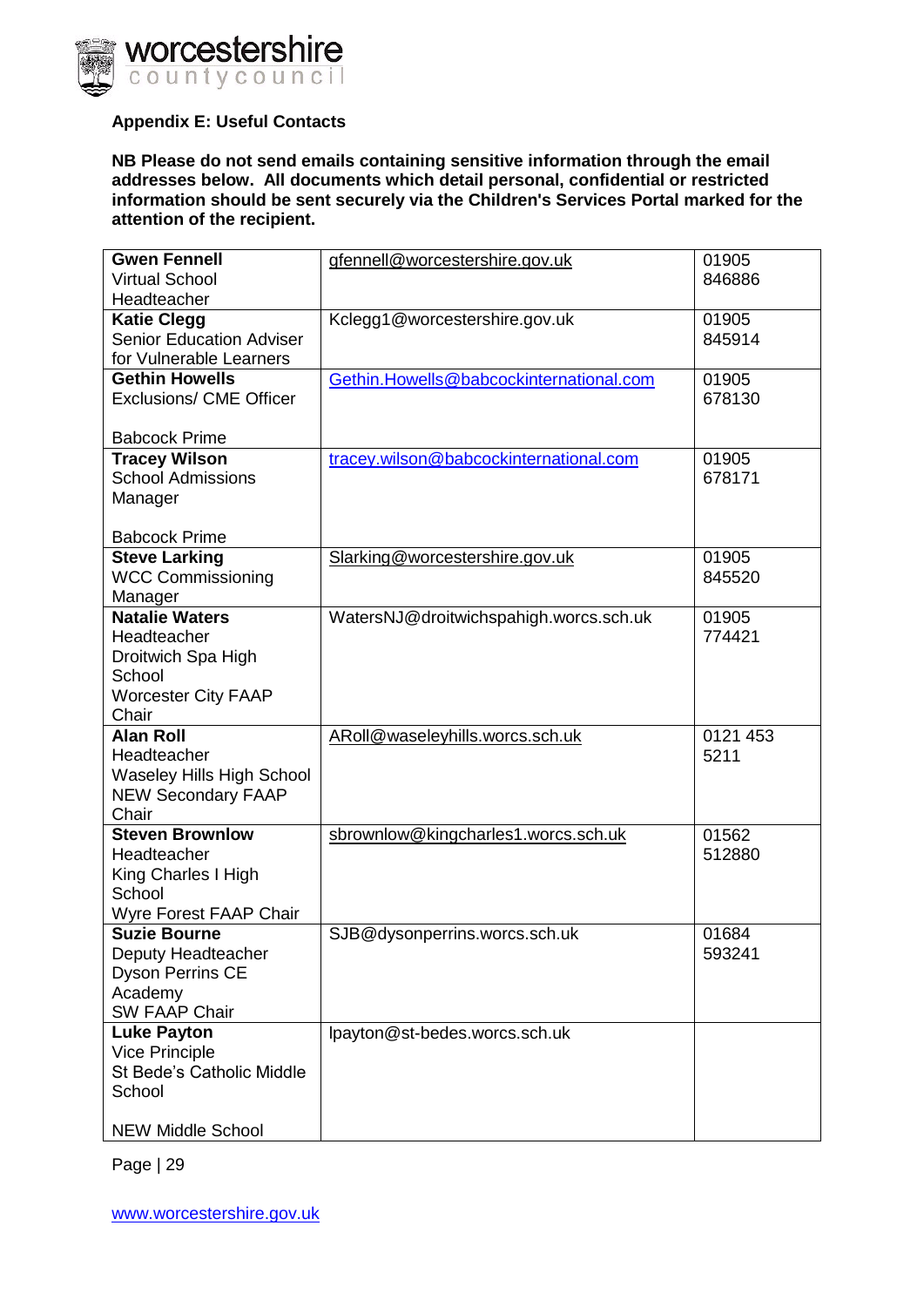

| <b>FAAP Chair</b>              |                                               |               |
|--------------------------------|-----------------------------------------------|---------------|
| <b>Paul Essenhigh/Neil</b>     |                                               |               |
| <b>Mills</b>                   |                                               |               |
| <b>Joint Chair</b>             |                                               |               |
| Catshill Middle School/        |                                               |               |
|                                |                                               |               |
| Parkside Middle School         |                                               |               |
| <b>Bromsgrove LP Chair</b>     |                                               |               |
| <b>Family Front Door/Early</b> | http://www.worcestershire.gov.uk/info/20324/a | 01905         |
| Help                           | dvice_care_health_and_support                 | 822666        |
| Worcestershire                 |                                               |               |
|                                |                                               |               |
| <b>CAMHS</b>                   | WHCNHS.CAMHS-SPA@nhs.net                      | 01905 681     |
|                                |                                               | 087 (Internal |
|                                |                                               | Extension:    |
|                                |                                               | 51087)        |
| <b>James Laidler</b>           | jameslaidler@advancetrust.org                 | 01905         |
| Newbridge PRU                  |                                               | 763580        |
| <b>Sean Williams</b>           | spw32@theforge.worcs.sch.uk                   | 01527         |
| Headteacher                    |                                               | 597936        |
| The Forge PRU                  |                                               |               |
| <b>Sara Devo</b>               | sd263@cpa.worcs.sch.uk                        | 0793 655      |
| Headteacher                    |                                               | 3325          |
| ContinU+ Academy AP            |                                               | 01562         |
| Free School                    |                                               | 822463        |
|                                |                                               |               |
| <b>Simon Stevenson</b>         | sstevenson@TheAspireAcademy.onmicrosoft.      | 01905         |
| Headteacher                    | com                                           | 455422        |
| Aspire Academy AP Free         |                                               |               |
| School                         |                                               |               |
| <b>Lesley Hatton</b>           | office@thebeacon.worcs.sch.uk                 | NEW:          |
| Headteacher                    |                                               |               |
| The Beacon PRU                 |                                               | 01527         |
|                                |                                               | 514068        |
| (NEW/Wyre Forest)              |                                               |               |
|                                |                                               |               |
|                                |                                               | NWW:          |
|                                |                                               | 01562         |
|                                |                                               | 748708        |
|                                |                                               |               |
| <b>Peter Hines</b>             | office@perryfields.worcs.sch.uk               | 01905         |
| Headteacher                    |                                               | 427011        |
| Perryfields PRU                |                                               |               |
| <b>Education Transport</b>     | KRoberts2@worcestershire.gov.uk               | 01905         |
| <b>Team</b>                    |                                               | 728891        |
|                                |                                               |               |
| <b>Education Finance</b>       | RPhillips2@worcestershire.gov.uk              | 01095         |
| Rob Phillips/Steve             |                                               | 846252        |
| <b>Saunders</b>                |                                               |               |
|                                |                                               |               |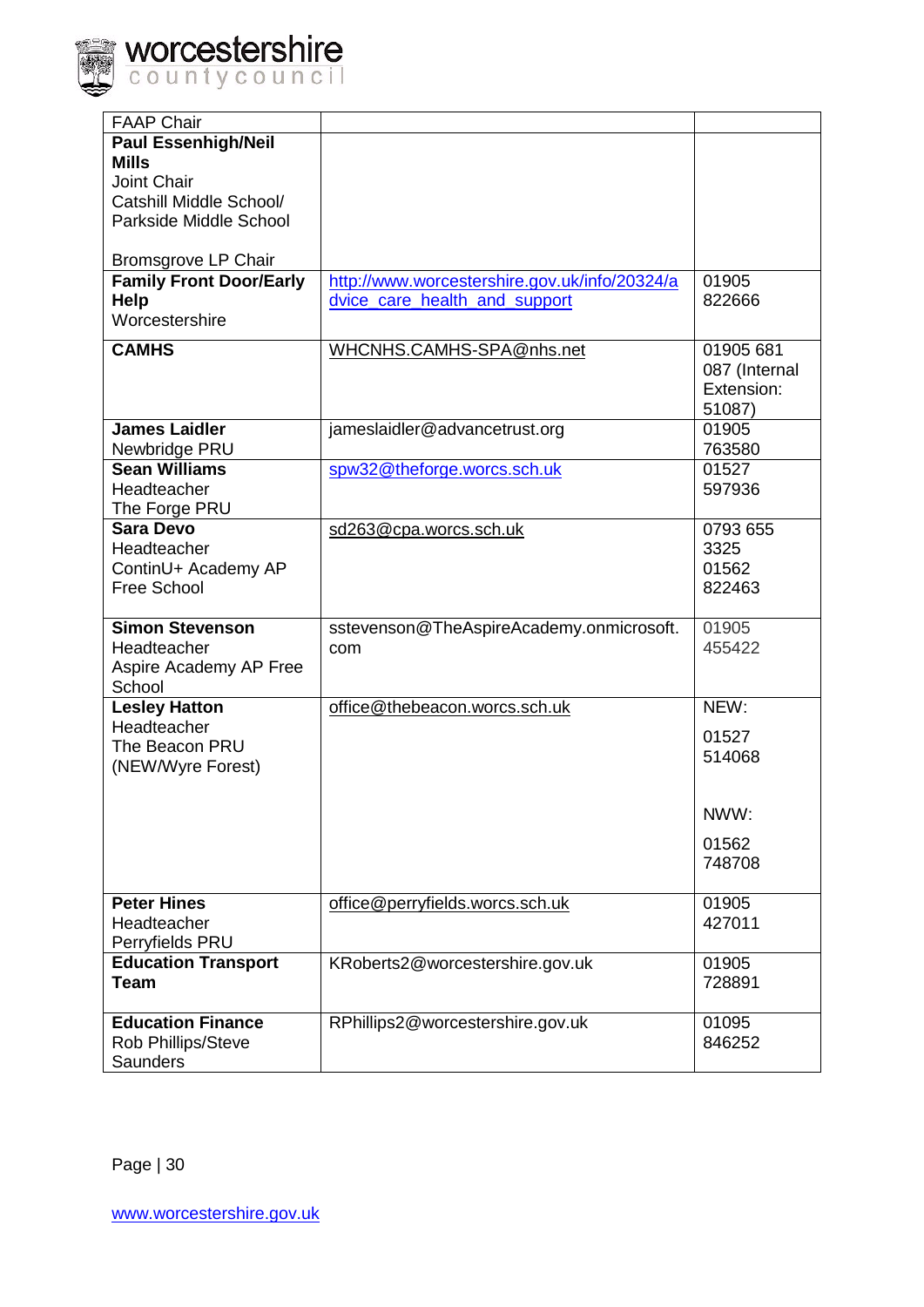

#### <span id="page-30-0"></span>**Appendix F:** Fair Access Data

|                                                                           | 2016-17 | 2015-16 | 2014-15 |
|---------------------------------------------------------------------------|---------|---------|---------|
| No. of Children eligible for<br>placement under Fair Access <sup>36</sup> | 166     | 152     | 114     |
| % increase on previous year                                               | 10.5    | 33.3    |         |
| <b>No. of Fair Access Submissions</b>                                     |         | 9       | 2       |
| % percentage of Fair Access<br><b>Submissions</b>                         | 4.2     | 5.9     | 1.8     |
| <b>No. of Placements made</b>                                             | 3       | 7       | 2       |
| % of secured placements                                                   | 42.9    | 77.8    | 100     |

| Outcome of those eligible                                      | 2016-17         | %    | 2015-16                                     | %                | 2014-15                                  |                  |
|----------------------------------------------------------------|-----------------|------|---------------------------------------------|------------------|------------------------------------------|------------------|
| <b>Section 19 Provision- AP</b><br>(PX/No School Place)        | 69              | 41.6 | 78                                          | 51.3             | 67                                       | 58.8             |
| Section 19 Provision - MET                                     | 6               | 3.6  | $\mathbf{1}$                                | 0.7              | 5                                        | 4.4              |
| <b>HLNF: Prevention Place</b>                                  | 4               | 2.4  | $\overline{2}$                              | 1.3              | $\blacksquare$                           | $\blacksquare$   |
| <b>School Placement (inc. Fair</b><br><b>Access Placement)</b> | 13(2)           | 7.8  | 27(7)                                       | 17.8             | 20(0)                                    | 13.2             |
| Special School Placement <sup>37</sup>                         | 10              | 6.0  | Data<br>included in<br>school<br>placements | $\blacksquare$   | Data included<br>in school<br>placements |                  |
| <b>Elective Home Education</b>                                 | 8               | 4.8  | 14                                          | 9.2              | $\overline{4}$                           | $\overline{2.6}$ |
| <b>Moved out of County</b><br>(Traced)                         | 5               | 3.0  | $\overline{3}$                              | $\overline{2.0}$ | 6                                        | 3.9              |
| <b>CME</b> Investigation <sup>3839</sup>                       | $\overline{51}$ | 30.7 | 27                                          | 17.8             | 12                                       | 7.9              |
| <b>Total</b>                                                   | 166             |      | 152                                         |                  | 114                                      |                  |

 $37$  This only includes children who have been under assessment at the point of eligibility

Page | 31

 $\overline{a}$ 

<sup>&</sup>lt;sup>38</sup> This includes children who are currently registered to a school but have been permanently excluded  $39$  Children identified as CME at the end of the academic year